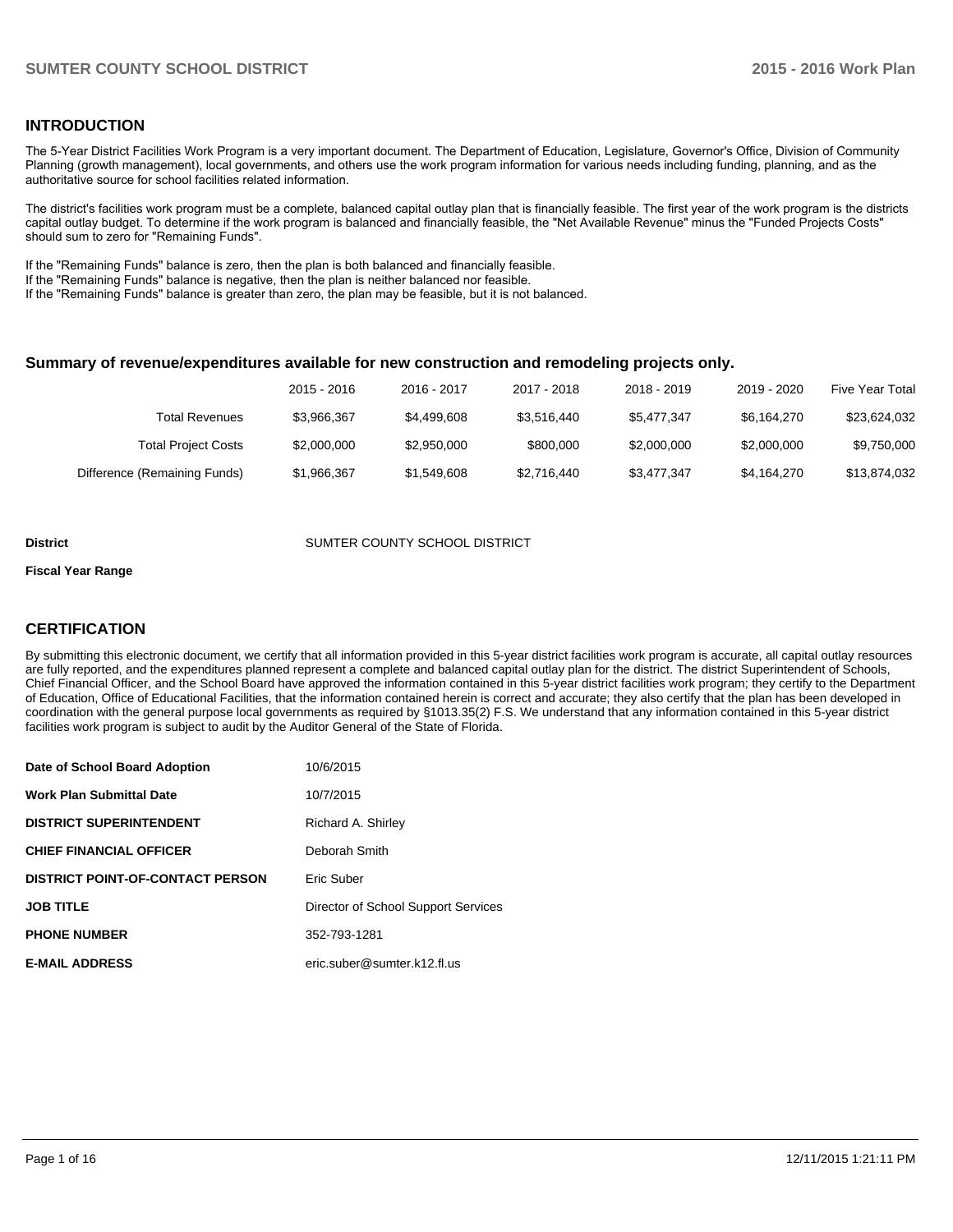# **Expenditures**

### **Expenditure for Maintenance, Repair and Renovation from 1.50-Mills and PECO**

Annually, prior to the adoption of the district school budget, each school board must prepare a tentative district facilities work program that includes a schedule of major repair and renovation projects necessary to maintain the educational and ancillary facilities of the district.

|                                  | Item                                                                                                                                                                                                                                                                                                                                                                                                       | $2015 - 2016$<br><b>Actual Budget</b> | 2016 - 2017<br>Projected | 2017 - 2018<br>Projected | 2018 - 2019<br>Projected | 2019 - 2020<br>Projected | <b>Total</b> |
|----------------------------------|------------------------------------------------------------------------------------------------------------------------------------------------------------------------------------------------------------------------------------------------------------------------------------------------------------------------------------------------------------------------------------------------------------|---------------------------------------|--------------------------|--------------------------|--------------------------|--------------------------|--------------|
| <b>HVAC</b>                      |                                                                                                                                                                                                                                                                                                                                                                                                            | \$450,000                             | \$300,000                | \$300,000                | \$300,000                | \$300,000                | \$1,650,000  |
| Locations:                       | ADMINISTRATIVE COMPLEX, BUSHNELL ELEMENTARY, DISTRICT MAINTENANCE COMPLEX, LAKE PANASOFFKEE ELEMENTARY,<br>NORTH TRANSPORTATION AREA, SOUTH SUMTER MIDDLE, SOUTH SUMTER SENIOR HIGH, SOUTH TRANSPORTATION<br>DEPARTMENT, SUMTER ADULT EDUCATION CENTER, SUMTER ALTERNATIVES, SUMTER PROFESSIONAL CENTER, WEBSTER<br>ELEMENTARY, WILDWOOD ELEMENTARY, WILDWOOD MIDDLE/HIGH                                  |                                       |                          |                          |                          |                          |              |
| Flooring                         |                                                                                                                                                                                                                                                                                                                                                                                                            | \$164,921                             | \$100,000                | \$100,000                | \$100,000                | \$150,000                | \$614,921    |
| Locations:                       | ADMINISTRATIVE COMPLEX, BUSHNELL ELEMENTARY, DISTRICT MAINTENANCE COMPLEX, LAKE PANASOFFKEE ELEMENTARY,<br>NORTH SUMTER PRIMARY, NORTH TRANSPORTATION AREA, SOUTH SUMTER MIDDLE, SOUTH SUMTER SENIOR HIGH, SOUTH<br>TRANSPORTATION DEPARTMENT, SUMTER ADULT EDUCATION CENTER, SUMTER ALTERNATIVES, SUMTER PROFESSIONAL<br>CENTER, WEBSTER ELEMENTARY, WILDWOOD ELEMENTARY, WILDWOOD MIDDLE/HIGH            |                                       |                          |                          |                          |                          |              |
| Roofing                          |                                                                                                                                                                                                                                                                                                                                                                                                            | \$350,000                             | \$350,000                | \$350,000                | \$350,000                | \$350,000                | \$1,750,000  |
| Locations:                       | ADMINISTRATIVE COMPLEX, BUSHNELL ELEMENTARY, DISTRICT MAINTENANCE COMPLEX, LAKE PANASOFFKEE ELEMENTARY,<br>NORTH SUMTER PRIMARY, NORTH TRANSPORTATION AREA, SOUTH SUMTER MIDDLE, SOUTH SUMTER SENIOR HIGH, SOUTH<br>TRANSPORTATION DEPARTMENT, SUMTER ADULT EDUCATION CENTER, SUMTER ALTERNATIVES, SUMTER PROFESSIONAL<br>CENTER, WEBSTER ELEMENTARY, WILDWOOD ELEMENTARY, WILDWOOD MIDDLE/HIGH            |                                       |                          |                          |                          |                          |              |
| Safety to Life                   |                                                                                                                                                                                                                                                                                                                                                                                                            | \$22,500                              | \$15,000                 | \$15,000                 | \$15,000                 | \$15,000                 | \$82,500     |
| Locations:                       | ADMINISTRATIVE COMPLEX, BUSHNELL ELEMENTARY, DISTRICT MAINTENANCE COMPLEX, LAKE PANASOFFKEE ELEMENTARY,<br>NORTH SUMTER PRIMARY, NORTH TRANSPORTATION AREA, SOUTH SUMTER MIDDLE, SOUTH SUMTER SENIOR HIGH, SOUTH<br>TRANSPORTATION DEPARTMENT, SUMTER ADULT EDUCATION CENTER, SUMTER ALTERNATIVES, SUMTER PROFESSIONAL<br>CENTER, WEBSTER ELEMENTARY, WILDWOOD ELEMENTARY, WILDWOOD MIDDLE/HIGH            |                                       |                          |                          |                          |                          |              |
| Fencing                          |                                                                                                                                                                                                                                                                                                                                                                                                            | \$40,000                              | \$15,000                 | \$15,000                 | \$15,000                 | \$15,000                 | \$100,000    |
| Locations:                       | ADMINISTRATIVE COMPLEX, BUSHNELL ELEMENTARY, DISTRICT MAINTENANCE COMPLEX, LAKE PANASOFFKEE ELEMENTARY,<br>NORTH SUMTER PRIMARY, NORTH TRANSPORTATION AREA, SOUTH SUMTER MIDDLE, SOUTH SUMTER SENIOR HIGH, SOUTH<br>TRANSPORTATION DEPARTMENT, SUMTER ADULT EDUCATION CENTER, SUMTER ALTERNATIVES, SUMTER PROFESSIONAL<br>CENTER, WEBSTER ELEMENTARY, WILDWOOD ELEMENTARY, WILDWOOD MIDDLE/HIGH            |                                       |                          |                          |                          |                          |              |
| Parking                          |                                                                                                                                                                                                                                                                                                                                                                                                            | \$100,000                             | \$100,000                | \$100,000                | \$100,000                | \$100,000                | \$500,000    |
|                                  | Locations: WILDWOOD ELEMENTARY                                                                                                                                                                                                                                                                                                                                                                             |                                       |                          |                          |                          |                          |              |
| Electrical                       |                                                                                                                                                                                                                                                                                                                                                                                                            | \$135,000                             | \$135,000                | \$135,000                | \$135,000                | \$135,000                | \$675,000    |
| Locations:                       | ADMINISTRATIVE COMPLEX, BUSHNELL ELEMENTARY, DISTRICT MAINTENANCE COMPLEX, LAKE PANASOFFKEE ELEMENTARY,<br>NORTH SUMTER PRIMARY, NORTH TRANSPORTATION AREA, SOUTH SUMTER MIDDLE, SOUTH SUMTER SENIOR HIGH, SOUTH<br>TRANSPORTATION DEPARTMENT, SUMTER ADULT EDUCATION CENTER, SUMTER ALTERNATIVES, SUMTER PROFESSIONAL<br>CENTER, WEBSTER ELEMENTARY, WILDWOOD ELEMENTARY, WILDWOOD MIDDLE/HIGH            |                                       |                          |                          |                          |                          |              |
| Fire Alarm                       |                                                                                                                                                                                                                                                                                                                                                                                                            | \$70,000                              | \$50,000                 | \$50,000                 | \$50,000                 | \$50,000                 | \$270.000    |
|                                  | Locations: ADMINISTRATIVE COMPLEX, BUSHNELL ELEMENTARY, DISTRICT MAINTENANCE COMPLEX, LAKE PANASOFFKEE ELEMENTARY,<br>NORTH SUMTER PRIMARY, NORTH TRANSPORTATION AREA, SOUTH SUMTER MIDDLE, SOUTH SUMTER SENIOR HIGH, SOUTH<br>TRANSPORTATION DEPARTMENT, SUMTER ADULT EDUCATION CENTER, SUMTER ALTERNATIVES, SUMTER PROFESSIONAL<br>CENTER, WEBSTER ELEMENTARY, WILDWOOD ELEMENTARY, WILDWOOD MIDDLE/HIGH |                                       |                          |                          |                          |                          |              |
| Telephone/Intercom System        |                                                                                                                                                                                                                                                                                                                                                                                                            | \$45,000                              | \$30,000                 | \$30,000                 | \$30,000                 | \$30,000                 | \$165,000    |
| Locations:                       | ADMINISTRATIVE COMPLEX, BUSHNELL ELEMENTARY, DISTRICT MAINTENANCE COMPLEX, LAKE PANASOFFKEE ELEMENTARY,<br>NORTH SUMTER PRIMARY, NORTH TRANSPORTATION AREA, SOUTH SUMTER MIDDLE, SOUTH SUMTER SENIOR HIGH, SOUTH<br>TRANSPORTATION DEPARTMENT, SUMTER ADULT EDUCATION CENTER, SUMTER ALTERNATIVES, SUMTER PROFESSIONAL<br>CENTER, WEBSTER ELEMENTARY, WILDWOOD ELEMENTARY, WILDWOOD MIDDLE/HIGH            |                                       |                          |                          |                          |                          |              |
| <b>Closed Circuit Television</b> |                                                                                                                                                                                                                                                                                                                                                                                                            | \$0                                   | \$0                      | \$0                      | \$0                      | \$0                      | \$0          |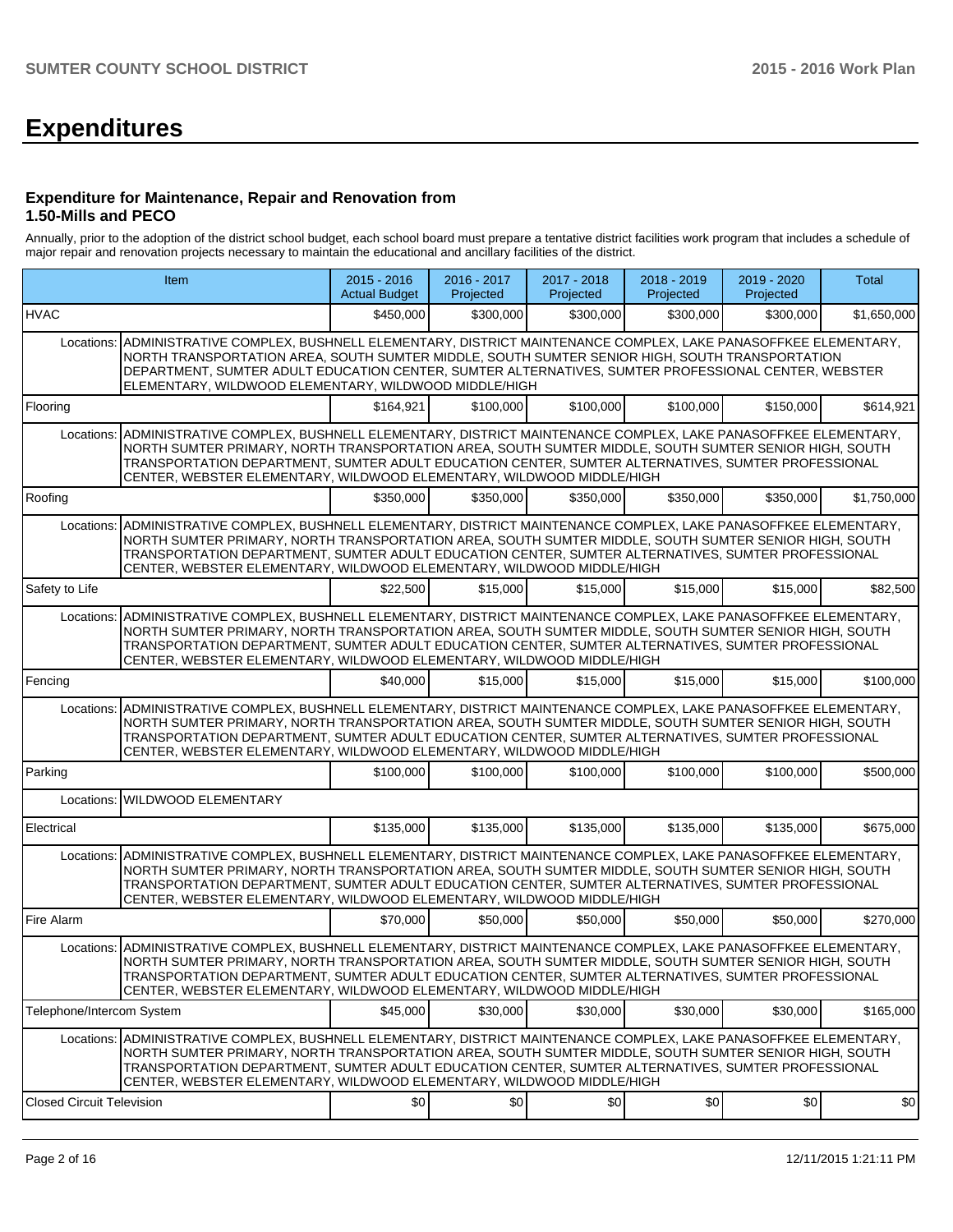|                                                                                                                                                                                                                                                                                                                                                                                                            | Locations: No Locations for this expenditure.                                                                                                                                                                                                                                                                                                                                                              |             |             |             |             |             |             |  |  |  |
|------------------------------------------------------------------------------------------------------------------------------------------------------------------------------------------------------------------------------------------------------------------------------------------------------------------------------------------------------------------------------------------------------------|------------------------------------------------------------------------------------------------------------------------------------------------------------------------------------------------------------------------------------------------------------------------------------------------------------------------------------------------------------------------------------------------------------|-------------|-------------|-------------|-------------|-------------|-------------|--|--|--|
| l Paint                                                                                                                                                                                                                                                                                                                                                                                                    |                                                                                                                                                                                                                                                                                                                                                                                                            | \$20,000    | \$20.000    | \$20,000    | \$20,000    | \$20,000    | \$100,000   |  |  |  |
|                                                                                                                                                                                                                                                                                                                                                                                                            | Locations: ADMINISTRATIVE COMPLEX, BUSHNELL ELEMENTARY, DISTRICT MAINTENANCE COMPLEX, LAKE PANASOFFKEE ELEMENTARY,<br>NORTH SUMTER PRIMARY, NORTH TRANSPORTATION AREA, SOUTH SUMTER MIDDLE, SOUTH SUMTER SENIOR HIGH, SOUTH<br>TRANSPORTATION DEPARTMENT. SUMTER ADULT EDUCATION CENTER. SUMTER ALTERNATIVES. SUMTER PROFESSIONAL<br>CENTER, WEBSTER ELEMENTARY, WILDWOOD ELEMENTARY, WILDWOOD MIDDLE/HIGH |             |             |             |             |             |             |  |  |  |
| Maintenance/Repair                                                                                                                                                                                                                                                                                                                                                                                         |                                                                                                                                                                                                                                                                                                                                                                                                            | \$700,000   | \$700,000   | \$700,000   | \$700,000   | \$700,000   | \$3,500,000 |  |  |  |
| Locations: ADMINISTRATIVE COMPLEX, BUSHNELL ELEMENTARY, DISTRICT MAINTENANCE COMPLEX, LAKE PANASOFFKEE ELEMENTARY,<br>NORTH SUMTER PRIMARY, NORTH TRANSPORTATION AREA, SOUTH SUMTER MIDDLE, SOUTH SUMTER SENIOR HIGH, SOUTH<br>TRANSPORTATION DEPARTMENT. SUMTER ADULT EDUCATION CENTER. SUMTER ALTERNATIVES. SUMTER PROFESSIONAL<br>CENTER. WEBSTER ELEMENTARY. WILDWOOD ELEMENTARY. WILDWOOD MIDDLE/HIGH |                                                                                                                                                                                                                                                                                                                                                                                                            |             |             |             |             |             |             |  |  |  |
|                                                                                                                                                                                                                                                                                                                                                                                                            | Sub Total:                                                                                                                                                                                                                                                                                                                                                                                                 | \$2,097,421 | \$1,815,000 | \$1,815,000 | \$1,815,000 | \$1,865,000 | \$9,407,421 |  |  |  |

| IPECO Maintenance Expenditures | \$129.666   | \$181.533   | \$201,768   | \$239,135   | \$258,384   | \$1,010,486 |
|--------------------------------|-------------|-------------|-------------|-------------|-------------|-------------|
| 1.50 Mill Sub Total: I         | \$2,276,255 | \$1.886.967 | \$1.796.732 | \$1,759,365 | \$1.790.116 | \$9,509,435 |

|                                                                                                                                                                                                                                                                                                                                                                                                           | <b>Other Items</b>                                                                                                                                                                                                                                                                                                                                                                                        | $2015 - 2016$<br><b>Actual Budget</b> | $2016 - 2017$<br>Projected | $2017 - 2018$<br>Projected | $2018 - 2019$<br>Projected | $2019 - 2020$<br>Projected | Total        |
|-----------------------------------------------------------------------------------------------------------------------------------------------------------------------------------------------------------------------------------------------------------------------------------------------------------------------------------------------------------------------------------------------------------|-----------------------------------------------------------------------------------------------------------------------------------------------------------------------------------------------------------------------------------------------------------------------------------------------------------------------------------------------------------------------------------------------------------|---------------------------------------|----------------------------|----------------------------|----------------------------|----------------------------|--------------|
| School Based Maintenance (603)                                                                                                                                                                                                                                                                                                                                                                            |                                                                                                                                                                                                                                                                                                                                                                                                           | \$83,500                              | \$83,500                   | \$83,500                   | \$83,500                   | \$83,500                   | \$417,500    |
| Locations ADMINISTRATIVE COMPLEX, BUSHNELL ELEMENTARY, DISTRICT MAINTENANCE COMPLEX, LAKE PANASOFFKEE<br>ELEMENTARY, NORTH SUMTER PRIMARY, NORTH TRANSPORTATION AREA, SOUTH SUMTER MIDDLE, SOUTH SUMTER SENIOR<br>HIGH, SOUTH TRANSPORTATION DEPARTMENT, SUMTER ADULT EDUCATION CENTER, SUMTER ALTERNATIVES, SUMTER<br>PROFESSIONAL CENTER, WEBSTER ELEMENTARY, WILDWOOD ELEMENTARY, WILDWOOD MIDDLE/HIGH |                                                                                                                                                                                                                                                                                                                                                                                                           |                                       |                            |                            |                            |                            |              |
| Security Systems (8175)                                                                                                                                                                                                                                                                                                                                                                                   |                                                                                                                                                                                                                                                                                                                                                                                                           | \$30,000                              | \$30,000                   | \$30,000                   | \$30,000                   | \$30,000                   | \$150,000    |
|                                                                                                                                                                                                                                                                                                                                                                                                           | Locations ADMINISTRATIVE COMPLEX, BUSHNELL ELEMENTARY, DISTRICT MAINTENANCE COMPLEX, LAKE PANASOFFKEE<br>ELEMENTARY, NORTH SUMTER PRIMARY, NORTH TRANSPORTATION AREA, SOUTH SUMTER MIDDLE, SOUTH SUMTER SENIOR<br>HIGH, SOUTH TRANSPORTATION DEPARTMENT, SUMTER ADULT EDUCATION CENTER, SUMTER ALTERNATIVES, SUMTER<br>PROFESSIONAL CENTER, WEBSTER ELEMENTARY, WILDWOOD ELEMENTARY, WILDWOOD MIDDLE/HIGH |                                       |                            |                            |                            |                            |              |
| ADA Corrections (968)                                                                                                                                                                                                                                                                                                                                                                                     |                                                                                                                                                                                                                                                                                                                                                                                                           | \$30,000                              | \$30,000                   | \$30,000                   | \$30,000                   | \$30,000                   | \$150,000    |
|                                                                                                                                                                                                                                                                                                                                                                                                           | Locations ADMINISTRATIVE COMPLEX, BUSHNELL ELEMENTARY, DISTRICT MAINTENANCE COMPLEX, LAKE PANASOFFKEE<br>ELEMENTARY, NORTH SUMTER PRIMARY, NORTH TRANSPORTATION AREA, SOUTH SUMTER MIDDLE, SOUTH SUMTER SENIOR<br>HIGH, SOUTH TRANSPORTATION DEPARTMENT, SUMTER ADULT EDUCATION CENTER, SUMTER ALTERNATIVES, SUMTER<br>PROFESSIONAL CENTER, WEBSTER ELEMENTARY, WILDWOOD ELEMENTARY, WILDWOOD MIDDLE/HIGH |                                       |                            |                            |                            |                            |              |
| Covered Walkways (936)                                                                                                                                                                                                                                                                                                                                                                                    |                                                                                                                                                                                                                                                                                                                                                                                                           | \$135,000                             | \$100,000                  | \$30,000                   | \$30,000                   | \$30,000                   | \$325,000    |
|                                                                                                                                                                                                                                                                                                                                                                                                           | Locations ADMINISTRATIVE COMPLEX, BUSHNELL ELEMENTARY, DISTRICT MAINTENANCE COMPLEX, LAKE PANASOFFKEE<br>ELEMENTARY, NORTH SUMTER PRIMARY, NORTH TRANSPORTATION AREA, SOUTH SUMTER MIDDLE, SOUTH SUMTER SENIOR<br>HIGH, SOUTH TRANSPORTATION DEPARTMENT, SUMTER ADULT EDUCATION CENTER, SUMTER ALTERNATIVES, SUMTER<br>PROFESSIONAL CENTER, WEBSTER ELEMENTARY, WILDWOOD ELEMENTARY, WILDWOOD MIDDLE/HIGH |                                       |                            |                            |                            |                            |              |
| Gym Floors (943)                                                                                                                                                                                                                                                                                                                                                                                          |                                                                                                                                                                                                                                                                                                                                                                                                           | \$30,000                              | \$10,000                   | \$10,000                   | \$10,000                   | \$10,000                   | \$70,000     |
|                                                                                                                                                                                                                                                                                                                                                                                                           | Locations SOUTH SUMTER MIDDLE, SOUTH SUMTER SENIOR HIGH, SUMTER PROFESSIONAL CENTER, WILDWOOD MIDDLE/HIGH                                                                                                                                                                                                                                                                                                 |                                       |                            |                            |                            |                            |              |
|                                                                                                                                                                                                                                                                                                                                                                                                           | Total:                                                                                                                                                                                                                                                                                                                                                                                                    | \$2,405,921                           | \$2,068,500                | \$1,998,500                | \$1,998,500                | \$2,048,500                | \$10,519,921 |

# **Local 1.50 Mill Expenditure For Maintenance, Repair and Renovation**

Anticipated expenditures expected from local funding sources over the years covered by the current work plan.

| Item                                              | $2015 - 2016$<br><b>Actual Budget</b> | $2016 - 2017$<br>Projected | $2017 - 2018$<br>Projected | $2018 - 2019$<br>Projected | $2019 - 2020$<br>Projected | Total       |
|---------------------------------------------------|---------------------------------------|----------------------------|----------------------------|----------------------------|----------------------------|-------------|
| <b>IRemaining Maint and Repair from 1.5 Mills</b> | \$2,276,255                           | \$1.886.967                | \$1.796.732                | \$1.759.365                | \$1.790.116                | \$9,509,435 |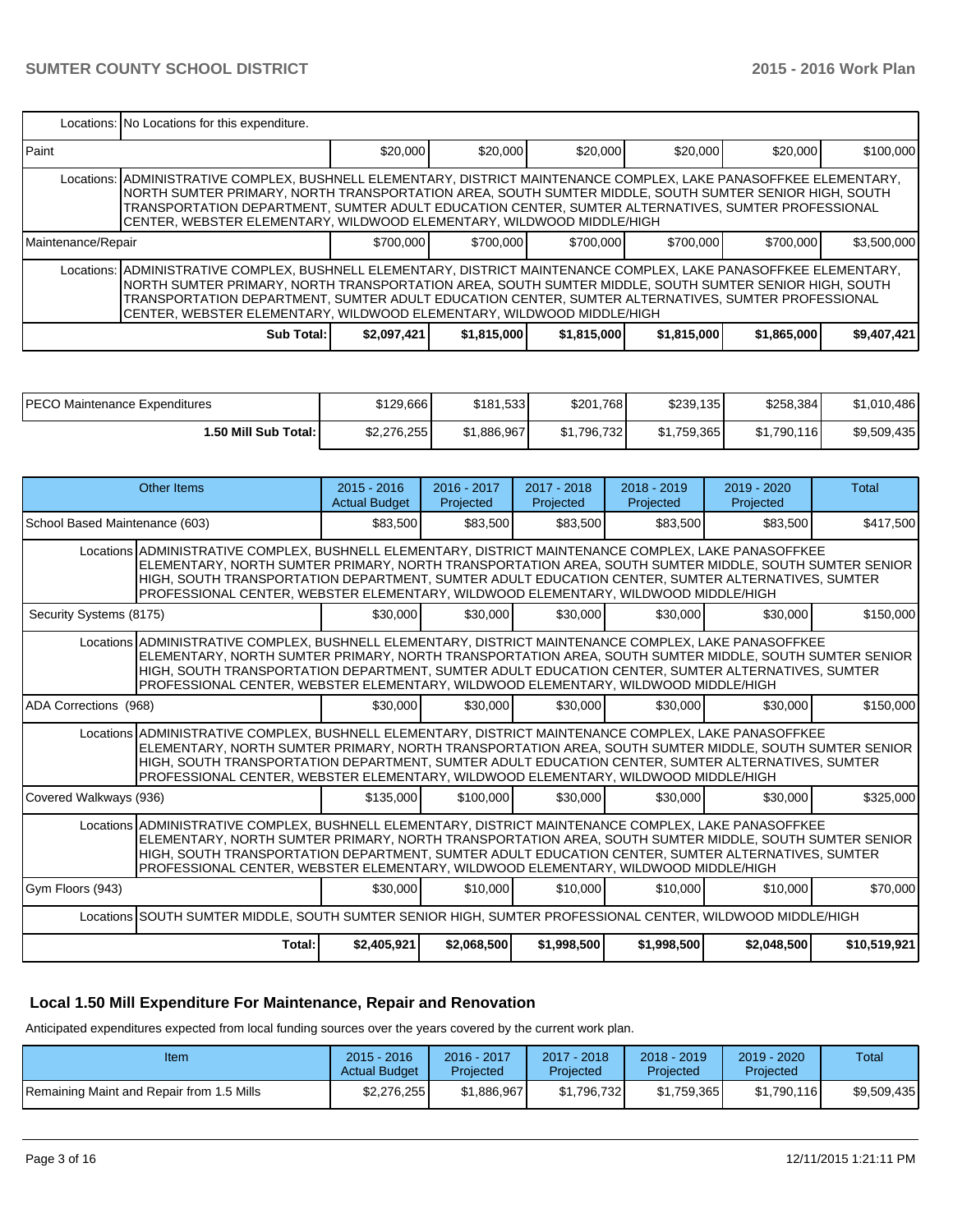# **SUMTER COUNTY SCHOOL DISTRICT 2015 - 2016 Work Plan**

| <b>Local Expenditure Totals:</b>                             | \$13,275,556 | \$13,322,799 | \$14,928,670 | \$14,425,303 | \$14,768,087 | \$70,720,415 |
|--------------------------------------------------------------|--------------|--------------|--------------|--------------|--------------|--------------|
| <b>WMHS Residual Construction Cost</b>                       | \$2,000      | \$0          | \$0          | \$0          | \$0          | \$2,000      |
| Master Planning (81240)                                      | \$10,000     | \$10,000     | \$10,000     | \$10,000     | \$10,000     | \$50,000     |
| Land (81550)                                                 | \$100,000    | \$5,000      | \$5,000      | \$5,000      | \$5,000      | \$120,000    |
| District Wide Renovations (89870)                            | \$329,069    | \$481,350    | \$481,350    | \$481,350    | \$481,350    | \$2,254,469  |
| Enterprise Software (9780)                                   | \$242,500    | \$300,000    | \$300,000    | \$300,000    | \$300,000    | \$1,442,500  |
| District wide sewer connections (81690)                      | \$68,000     | \$68,000     | \$68,000     | \$68,000     | \$68,000     | \$340,000    |
| Paving (84000)                                               | \$100,000    | \$100,000    | \$100,000    | \$100,000    | \$100,000    | \$500,000    |
| Technology Initiative (9780)                                 | \$200,000    | \$200,000    | \$300,000    | \$300,000    | \$300,000    | \$1,300,000  |
| Playground Equipment (9320)                                  | \$50,000     | \$50,000     | \$50,000     | \$50,000     | \$50,000     | \$250,000    |
| School Furniture (9710)                                      | \$90,947     | \$90,000     | \$90,000     | \$90,000     | \$90,000     | \$450,947    |
| Technology Equipment (9700)                                  | \$103,236    | \$109,000    | \$109,000    | \$109,000    | \$109,000    | \$539,236    |
| Equipment (9720)                                             | \$170,000    | \$170,000    | \$170,000    | \$170,000    | \$170,000    | \$850,000    |
| 1 to 1 Initiative (9770)                                     | \$145,000    | \$145,000    | \$410,000    | \$410,000    | \$410,000    | \$1,520,000  |
| Charter School lease (3080)                                  | \$3,611,677  | \$3,912,952  | \$4,100,000  | \$4,600,000  | \$4,900,000  | \$21,124,629 |
| Copier Leases (9860)                                         | \$196,000    | \$209,000    | \$209,000    | \$209,000    | \$209,000    | \$1,032,000  |
| District Wide Labors (9040)                                  | \$87,575     | \$87,575     | \$87,575     | \$87,575     | \$87,575     | \$437,875    |
| Charter Schools Capital Outlay (20010)                       | \$1,075,000  | \$1,075,000  | \$1,075,000  | \$1,075,000  | \$1,075,000  | \$5,375,000  |
| Qualified Zone Academy Bonds (QZAB)                          | \$0          | \$0          | \$0          | \$0          | \$0          | \$0          |
| Qualified School Construction Bonds (QSCB)                   | \$0          | \$0          | \$0          | \$0          | \$0          | \$0          |
| Premiums for Property Casualty Insurance - 1011.71<br>(4a,b) | \$295,000    | \$360,000    | \$370,000    | \$370,000    | \$370,000    | \$1,765,000  |
| Special Facilities Construction Account                      | \$0          | \$0          | \$0          | \$0          | \$0          | \$0          |
| s.1011.14 Debt Service                                       | \$0          | \$0          | \$0          | \$0          | \$0          | \$0          |
| <b>Environmental Problems</b>                                | \$0          | \$0          | \$0          | \$0          | \$0          | \$0          |
| Rent/Lease Relocatables                                      | \$133,770    | \$150,000    | \$150,000    | \$150,000    | \$150,000    | \$733,770    |
| <b>COP Debt Service</b>                                      | \$2,194,527  | \$2,351,703  | \$3,451,703  | \$2,451,703  | \$2,451,703  | \$12,901,339 |
| Rent/Lease Payments                                          | \$0          | \$0          | \$0          | \$0          | \$0          | \$0          |
| Capital Outlay Equipment                                     | \$20,000     | \$100,000    | \$100,000    | \$100,000    | \$100,000    | \$420,000    |
| Other Vehicle Purchases                                      | \$60,000     | \$26,000     | \$26,000     | \$26,000     | \$26,000     | \$164,000    |
| <b>School Bus Purchases</b>                                  | \$650,000    | \$300,000    | \$300,000    | \$300,000    | \$300,000    | \$1,850,000  |
| Maintenance/Repair Salaries                                  | \$1,065,000  | \$1,135,252  | \$1,169,310  | \$1,203,310  | \$1,215,343  | \$5,788,215  |

# **Revenue**

# **1.50 Mill Revenue Source**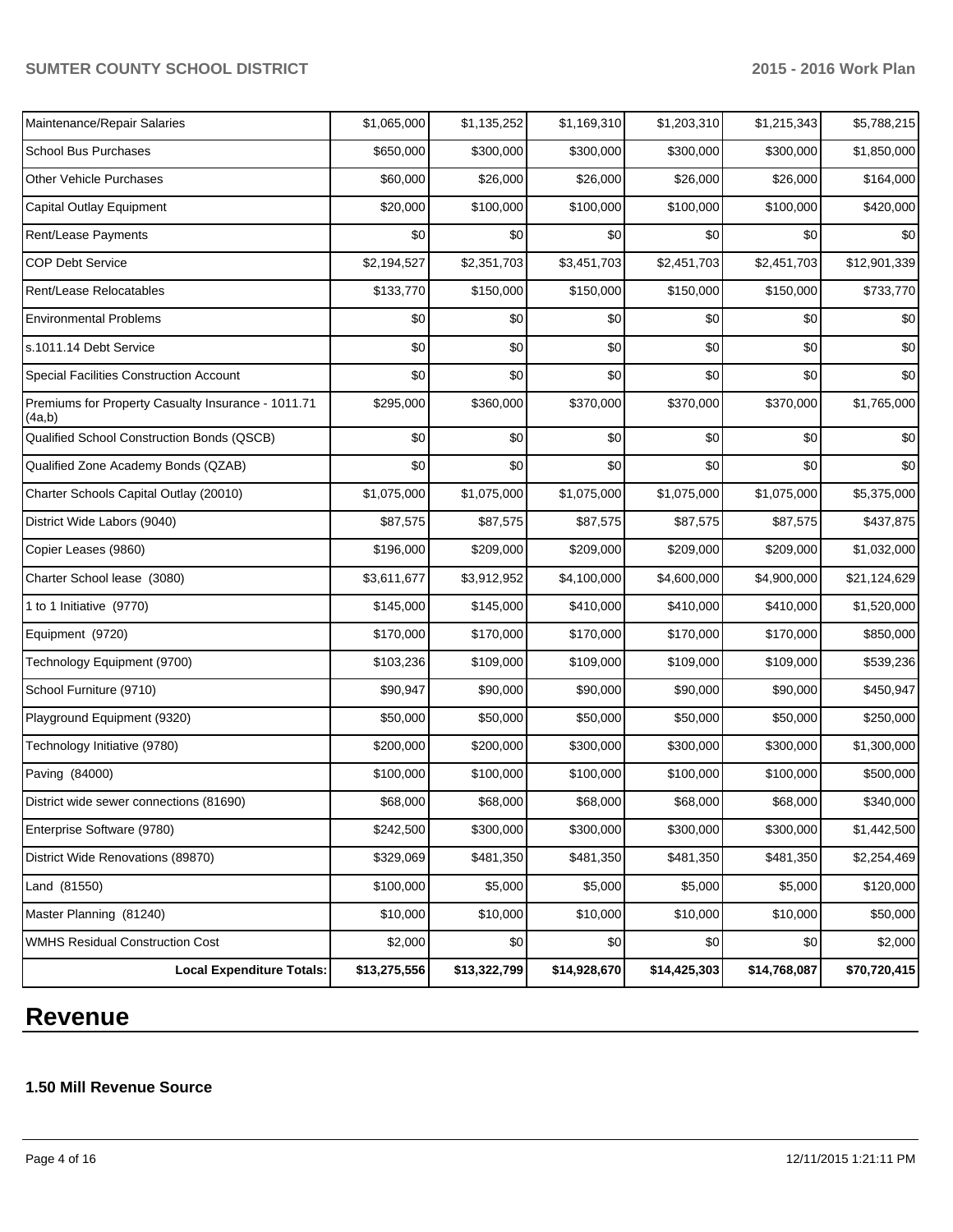Schedule of Estimated Capital Outlay Revenue from each currently approved source which is estimated to be available for expenditures on the projects included in the tentative district facilities work program. All amounts are NET after considering carryover balances, interest earned, new COP's, 1011.14 and 1011.15 loans, etc. Districts cannot use 1.5-Mill funds for salaries except for those explicitly associated with maintenance/repair projects. (1011.71 (5), F.S.)

| Item                                                                                | Fund | $2015 - 2016$<br><b>Actual Value</b> | $2016 - 2017$<br>Projected | $2017 - 2018$<br>Projected | $2018 - 2019$<br>Projected | $2019 - 2020$<br>Projected | Total            |
|-------------------------------------------------------------------------------------|------|--------------------------------------|----------------------------|----------------------------|----------------------------|----------------------------|------------------|
| (1) Non-exempt property<br>lassessed valuation                                      |      | \$10,761,996,128                     | \$11,306,000,478           | \$11,767,754,767           | \$11,900,000,000           | \$12,100,000,000           | \$57,835,751,373 |
| (2) The Millege projected for<br>discretionary capital outlay per<br>ls.1011.71     |      | 1.32                                 | 1.35                       | 1.39 <sub>1</sub>          | 1.40                       | 1.40                       |                  |
| $(3)$ Full value of the 1.50-Mill<br>discretionary capital outlay per<br>ls.1011.71 |      | \$18,080,153                         | \$18,994,081               | \$19,769,828               | \$19,992,000               | \$20,328,000               | \$97,164,062     |
| $(4)$ Value of the portion of the 1.50<br>-Mill ACTUALLY levied                     | 370  | \$13,647,933                         | \$14,663,430               | \$15,702,892               | \$15,993,600               | \$16,262,400               | \$76,270,255     |
| $(5)$ Difference of lines $(3)$ and $(4)$                                           |      | \$4,432,220                          | \$4,330,651                | \$4,066,936                | \$3,998,400                | \$4,065,600                | \$20,893,807     |

# **PECO Revenue Source**

The figure in the row designated "PECO Maintenance" will be subtracted from funds available for new construction because PECO maintenance dollars cannot be used for new construction.

| Item                                  | Fund | $2015 - 2016$<br><b>Actual Budget</b> | 2016 - 2017<br>Projected | 2017 - 2018<br>Projected | $2018 - 2019$<br>Projected | $2019 - 2020$<br>Projected | Total       |
|---------------------------------------|------|---------------------------------------|--------------------------|--------------------------|----------------------------|----------------------------|-------------|
| <b>IPECO New Construction</b>         | 340  | \$0                                   | \$0 <sub>1</sub>         | \$0                      | \$OI                       | \$0                        | \$0         |
| <b>IPECO Maintenance Expenditures</b> |      | \$129.666                             | \$181,533                | \$201.768                | \$239.135                  | \$258,384                  | \$1,010,486 |
|                                       |      | \$129,666                             | \$181.533                | \$201.768                | \$239.135                  | \$258,384                  | \$1,010,486 |

# **CO & DS Revenue Source**

Revenue from Capital Outlay and Debt Service funds.

| Item                                               | Fund | $2015 - 2016$<br><b>Actual Budget</b> | 2016 - 2017<br>Projected | 2017 - 2018<br>Projected | $2018 - 2019$<br>Projected | $2019 - 2020$<br>Projected | Total     |
|----------------------------------------------------|------|---------------------------------------|--------------------------|--------------------------|----------------------------|----------------------------|-----------|
| ICO & DS Cash Flow-through<br><b>I</b> Distributed | 360  | \$115.594                             | \$115.594                | \$115.594                | \$115.594                  | \$115.594                  | \$577,970 |
| ICO & DS Interest on<br>Undistributed CO           | 360  | \$2,016                               | \$2,016                  | \$2,016                  | \$2.016                    | \$2,016                    | \$10,080  |
|                                                    |      | \$117,610                             | \$117.610                | \$117.610                | \$117.610                  | \$117,610                  | \$588,050 |

# **Fair Share Revenue Source**

Nothing reported for this section. All legally binding commitments for proportionate fair-share mitigation for impacts on public school facilities must be included in the 5-year district work program.

### **Sales Surtax Referendum**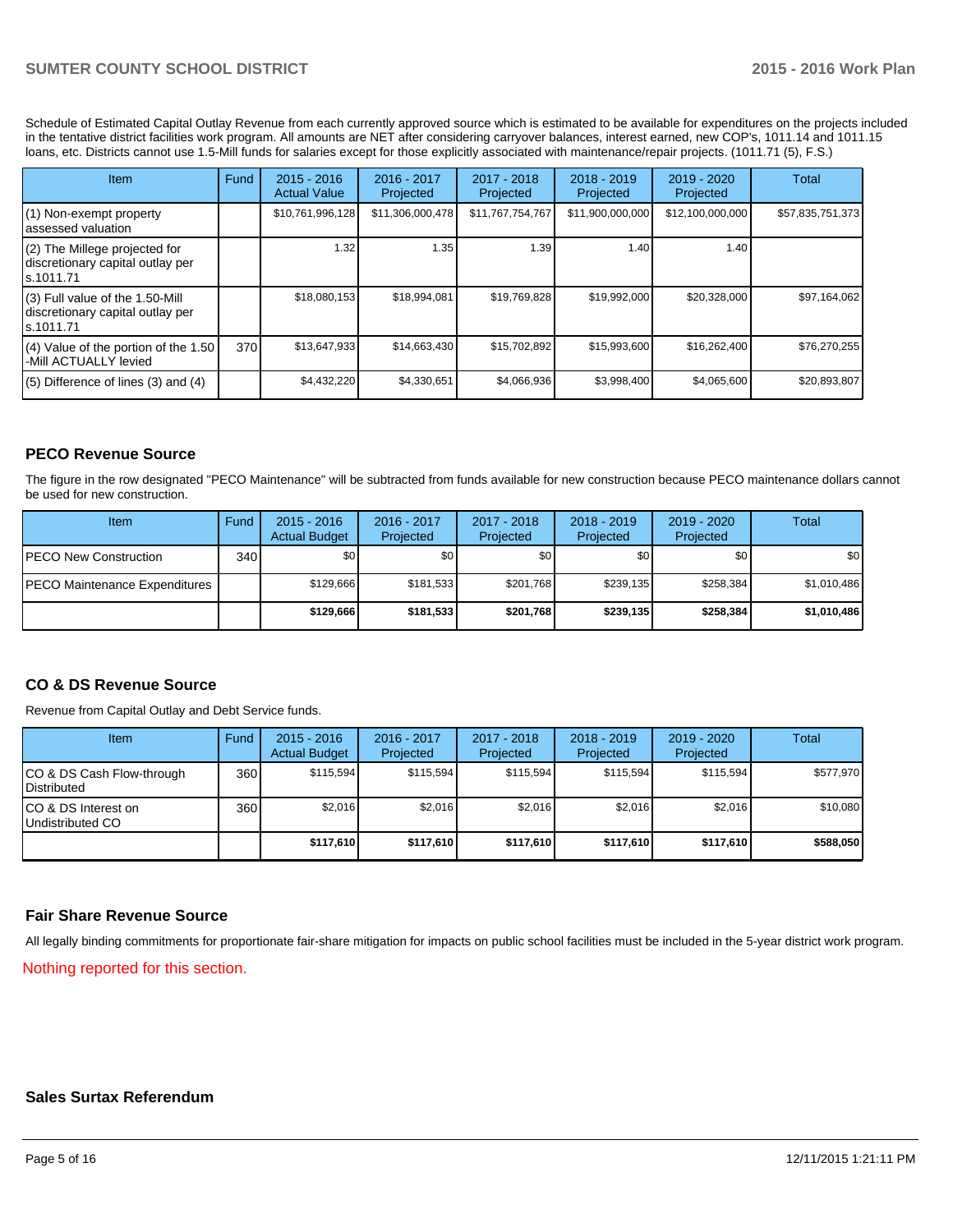Specific information about any referendum for a 1-cent or ½-cent surtax referendum during the previous year.

**Did the school district hold a surtax referendum during the past fiscal year 2014 - 2015?**

No

# **Additional Revenue Source**

Any additional revenue sources

| Item                                                                                                                      | 2015 - 2016<br><b>Actual Value</b> | $2016 - 2017$<br>Projected | 2017 - 2018<br>Projected | 2018 - 2019<br>Projected | 2019 - 2020<br>Projected | <b>Total</b> |
|---------------------------------------------------------------------------------------------------------------------------|------------------------------------|----------------------------|--------------------------|--------------------------|--------------------------|--------------|
| Proceeds from a s.1011.14/15 F.S. Loans                                                                                   | \$0                                | \$0                        | \$0                      | \$0                      | \$0                      | \$0          |
| District Bonds - Voted local bond<br>referendum proceeds per s.9, Art VII<br><b>State Constitution</b>                    | \$0                                | \$0                        | \$0                      | \$0                      | \$0                      | \$0          |
| Proceeds from Special Act Bonds                                                                                           | \$0                                | \$0                        | \$0                      | \$0                      | \$0                      | \$0          |
| Estimated Revenue from CO & DS Bond<br>Sale                                                                               | \$0                                | \$0                        | \$0                      | \$0                      | \$0                      | \$0          |
| Proceeds from Voted Capital<br>Improvements millage                                                                       | \$0                                | \$0                        | \$0                      | \$0                      | \$0                      | \$0          |
| Other Revenue for Other Capital Projects                                                                                  | \$1,075,000                        | \$1,075,000                | \$1,075,000              | \$1,075,000              | \$1,075,000              | \$5,375,000  |
| Proceeds from 1/2 cent sales surtax<br>authorized by school board                                                         | \$0                                | \$0                        | \$0                      | \$0                      | \$0                      | \$0          |
| Proceeds from local governmental<br>infrastructure sales surtax                                                           | \$0                                | \$0                        | \$0                      | \$0                      | \$0                      | \$0          |
| Proceeds from Certificates of<br>Participation (COP's) Sale                                                               | \$0                                | $\$0$                      | \$0                      | \$0                      | \$0                      | \$0          |
| Classrooms First Bond proceeds amount<br>authorized in FY 1997-98                                                         | \$0                                | \$0                        | \$0                      | \$0                      | \$0                      | \$0          |
| <b>Classrooms for Kids</b>                                                                                                | \$0                                | \$0                        | \$0                      | \$0                      | \$0                      | \$0          |
| <b>District Equity Recognition</b>                                                                                        | \$0                                | \$0                        | \$0                      | \$0                      | \$0                      | \$0          |
| <b>Federal Grants</b>                                                                                                     | \$0                                | \$0                        | \$0                      | \$0                      | \$0                      | \$0          |
| Proportionate share mitigation (actual<br>cash revenue only, not in kind donations)                                       | \$0                                | \$0                        | \$0                      | \$0                      | \$0                      | \$0          |
| Impact fees received                                                                                                      | \$0                                | \$0                        | \$0                      | \$0                      | \$0                      | \$0          |
| Private donations                                                                                                         | \$0                                | \$0                        | \$0                      | \$0                      | \$0                      | \$0          |
| Grants from local governments or not-for-<br>profit organizations                                                         | \$0                                | \$0                        | \$0                      | \$0                      | \$0                      | \$0          |
| Interest, Including Profit On Investment                                                                                  | \$0                                | \$0                        | \$0                      | \$0                      | \$0                      | \$0          |
| Revenue from Bonds pledging proceeds<br>from 1 cent or 1/2 cent Sales Surtax                                              | \$0                                | \$0                        | \$0                      | \$0                      | \$0                      | \$0          |
| <b>Total Fund Balance Carried Forward</b>                                                                                 | \$2,401,380                        | \$1,966,367                | \$1,549,608              | \$2,716,440              | \$3,477,347              | \$12,111,142 |
| General Capital Outlay Obligated Fund<br><b>Balance Carried Forward From Total</b><br><b>Fund Balance Carried Forward</b> | \$0                                | \$0                        | \$0                      | \$0                      | \$0                      | \$0          |
| Special Facilities Construction Account                                                                                   | \$0                                | \$0                        | \$0                      | \$0                      | \$0                      | \$0          |
| One Cent - 1/2 Cent Sales Surtax Debt<br>Service From Total Fund Balance Carried<br>Forward                               | \$0                                | \$0                        | \$0                      | \$0                      | \$0                      | \$0          |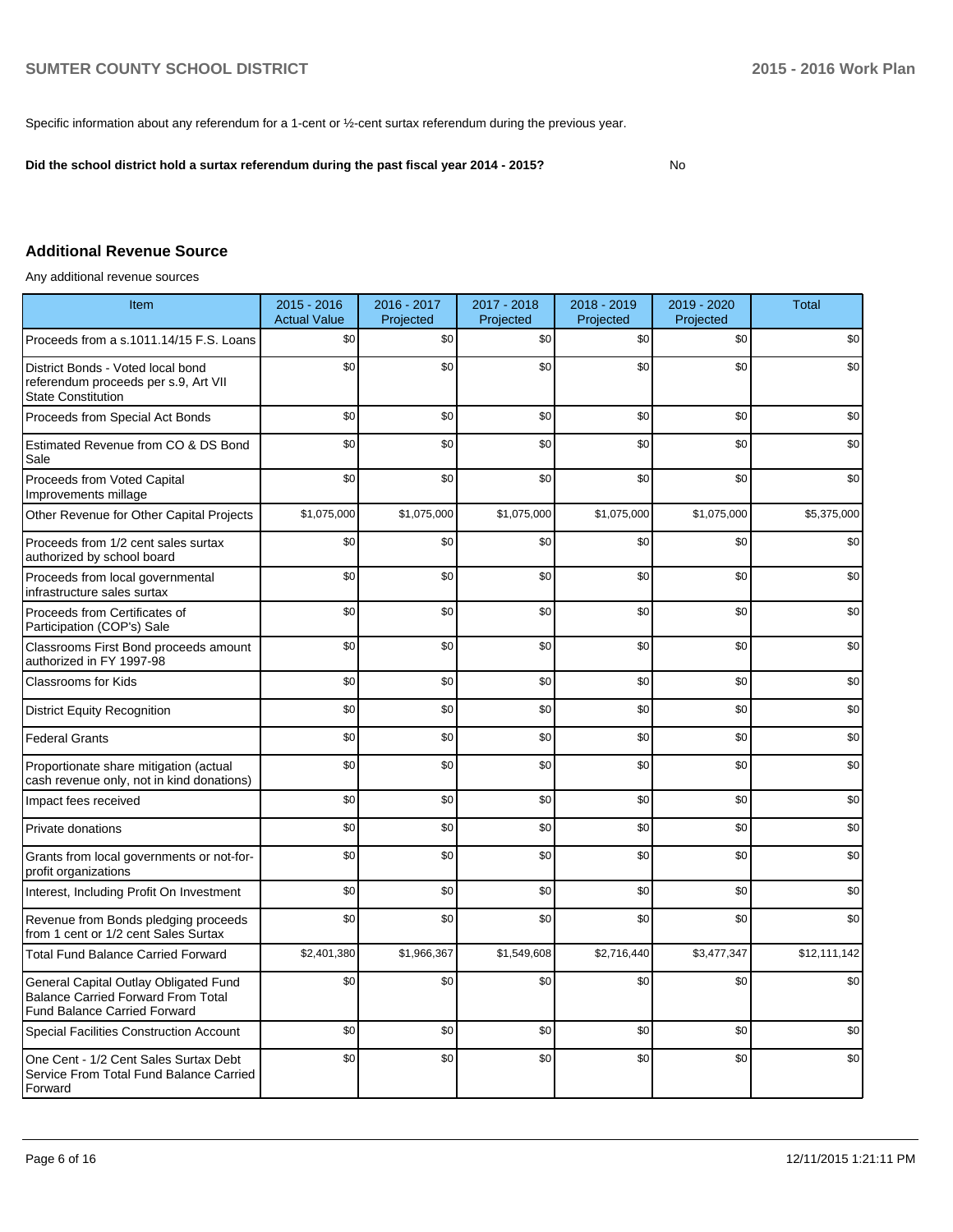| Capital Outlay Projects Funds Balance<br><b>ICarried Forward From Total Fund</b><br><b>Balance Carried Forward</b> | \$O I       | ا 30        | \$0         | ا 30        | <b>\$0</b>  | \$0          |
|--------------------------------------------------------------------------------------------------------------------|-------------|-------------|-------------|-------------|-------------|--------------|
| Subtotal                                                                                                           | \$3,476,380 | \$3.041.367 | \$2.624.608 | \$3,791,440 | \$4.552.347 | \$17,486,142 |

# **Total Revenue Summary**

| <b>Item Name</b>                                           | $2015 - 2016$<br><b>Budget</b> | $2016 - 2017$<br>Projected | $2017 - 2018$<br>Projected | $2018 - 2019$<br>Projected | $2019 - 2020$<br>Projected | <b>Five Year Total</b> |
|------------------------------------------------------------|--------------------------------|----------------------------|----------------------------|----------------------------|----------------------------|------------------------|
| Local 1.5 Mill Discretionary Capital Outlay<br>Revenue     | \$13,647,933                   | \$14,663,430               | \$15,702,892               | \$15,993,600               | \$16,262,400               | \$76,270,255           |
| PECO and 1.5 Mill Maint and Other 1.5<br>Mill Expenditures | (\$13,275,556)                 | (S13.322.799)              | (\$14,928,670)             | (S14, 425, 303)            | (S14, 768, 087)            | $(\$70,720,415)$       |
| IPECO Maintenance Revenue                                  | \$129.666                      | \$181.533                  | \$201.768                  | \$239,135                  | \$258,384                  | \$1,010,486            |
| <b>Available 1.50 Mill for New</b><br><b>Construction</b>  | \$372,377                      | \$1,340,631                | \$774.222                  | \$1,568,297                | \$1,494,313                | \$5,549,840            |

| <b>Item Name</b>                      | $2015 - 2016$<br><b>Budget</b> | 2016 - 2017<br>Projected | $2017 - 2018$<br>Projected | $2018 - 2019$<br>Projected | 2019 - 2020<br>Projected | <b>Five Year Total</b> |
|---------------------------------------|--------------------------------|--------------------------|----------------------------|----------------------------|--------------------------|------------------------|
| ICO & DS Revenue                      | \$117,610                      | \$117,610                | \$117.610                  | \$117,610                  | \$117.610                | \$588,050              |
| <b>IPECO New Construction Revenue</b> | \$0 <sub>1</sub>               | \$0                      | \$0 <sub>1</sub>           | \$0                        | \$0                      | \$0 <sub>1</sub>       |
| <b>IOther/Additional Revenue</b>      | \$3,476,380                    | \$3,041,367              | \$2,624,608                | \$3.791.440                | \$4,552,347              | \$17,486,142           |
| <b>Total Additional Revenuel</b>      | \$3,593,990                    | \$3,158,977              | \$2,742,218                | \$3,909,050                | \$4,669,957              | \$18,074,192           |
| Total Available Revenue               | \$3,966,367                    | \$4,499,608              | \$3,516,440                | \$5,477,347                | \$6,164,270              | \$23,624,032           |

# **Project Schedules**

# **Capacity Project Schedules**

A schedule of capital outlay projects necessary to ensure the availability of satisfactory classrooms for the projected student enrollment in K-12 programs.

| <b>Project Description</b> | Location                                         |                          | $2015 - 2016$ | 2016 - 2017 | $2017 - 2018$ | $2018 - 2019$ | 2019 - 2020 | Total           | Funded |
|----------------------------|--------------------------------------------------|--------------------------|---------------|-------------|---------------|---------------|-------------|-----------------|--------|
| Classroom Building         | LAKE<br><b>PANASOFFKEE</b><br><b>IELEMENTARY</b> | Planned<br>Cost:         | \$50,000      | \$1,650,000 | \$0           | \$0           | \$0         | \$1,700,000 Yes |        |
|                            |                                                  | <b>Student Stations:</b> |               | 144         |               |               |             | 144             |        |
|                            |                                                  | Total Classrooms:        |               |             |               |               |             | 8               |        |
|                            |                                                  | Gross Sq Ft:             |               | 11,000      |               |               |             | 11,000          |        |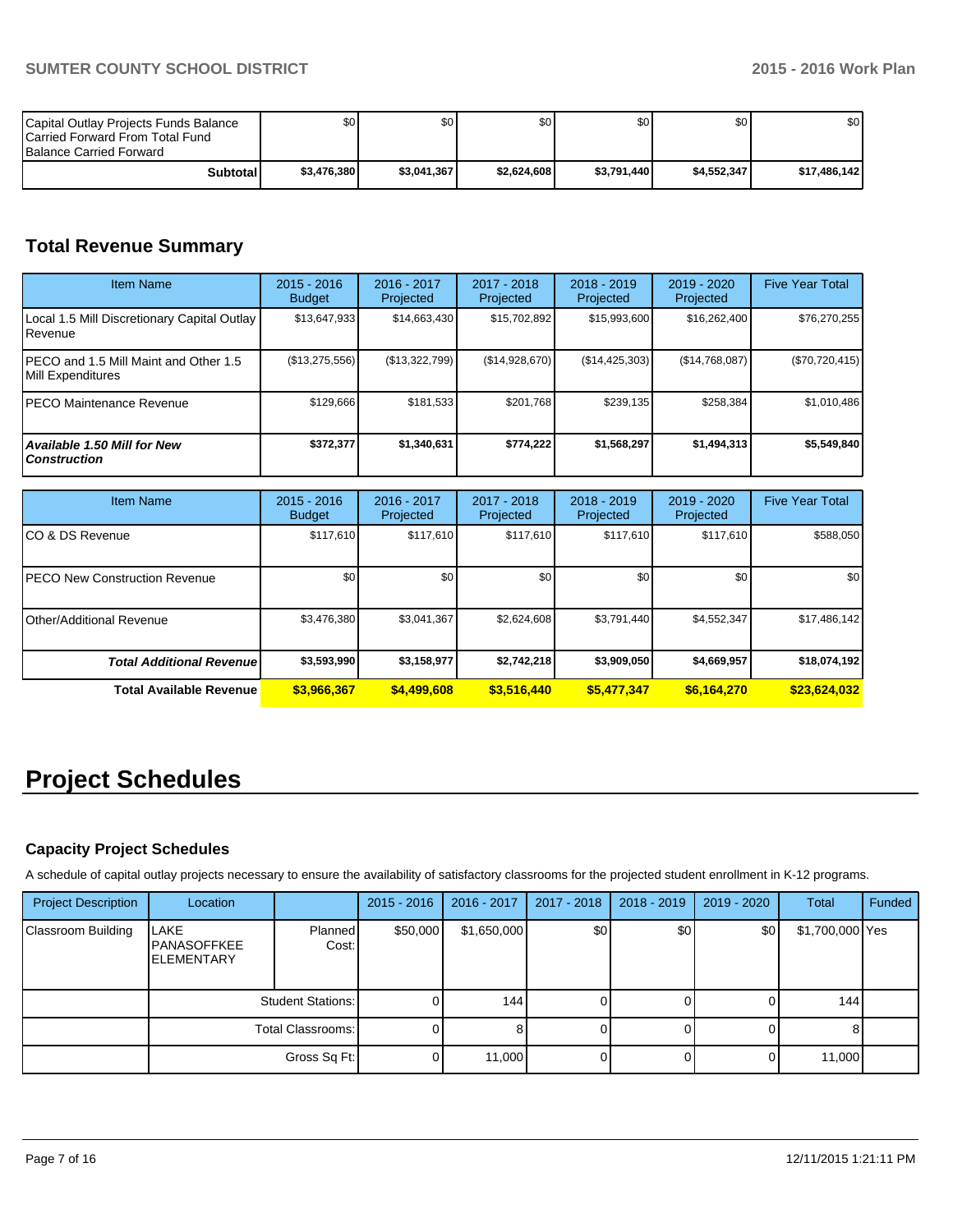| <b>Classroom Building</b> | <b>SOUTH SUMTER</b><br><b>MIDDLE</b>      | Planned<br>Cost:         | \$0      | \$0         | \$0      | \$2,000,000 | \$0         | \$2,000,000 Yes |  |
|---------------------------|-------------------------------------------|--------------------------|----------|-------------|----------|-------------|-------------|-----------------|--|
|                           |                                           | <b>Student Stations:</b> | $\Omega$ | ∩           | $\Omega$ | 176         | 0           | 176             |  |
|                           | <b>Total Classrooms:</b>                  |                          | $\Omega$ | n           | $\Omega$ | 8           | $\Omega$    | 8               |  |
|                           | Gross Sq Ft:                              |                          | $\Omega$ | n           | 0        | 11,000      | 0           | 11,000          |  |
| <b>Classroom Building</b> | <b>SOUTH SUMTER</b><br><b>SENIOR HIGH</b> | <b>Planned</b><br>Cost:  | \$0      | \$0         | \$0      | \$0         | \$2,000,000 | \$2,000,000 Yes |  |
|                           |                                           | <b>Student Stations:</b> | 0        |             | $\Omega$ |             | 200         | 200             |  |
|                           |                                           | <b>Total Classrooms:</b> | 0        |             | $\Omega$ |             | 8           | 8               |  |
|                           |                                           | Gross Sq Ft:             | $\Omega$ | U           | $\Omega$ | 0           | 11,000      | 11,000          |  |
|                           | <b>Planned Cost:</b>                      |                          | \$50,000 | \$1,650,000 | \$0      | \$2,000,000 | \$2,000,000 | \$5,700,000     |  |

| Fianneu Cost.i           | <b>JJU,UUU I</b> | <b>UUU,UUU,IG</b> | - JU | <b>P</b> Z,UUU,UUU | 42,000,0001 | 99,000,0001     |
|--------------------------|------------------|-------------------|------|--------------------|-------------|-----------------|
| <b>Student Stations:</b> |                  | 144 l             |      | 176                | 200         | 520             |
| <b>Total Classrooms:</b> |                  |                   |      | o                  |             | 24 <sub>1</sub> |
| Gross Sq Ft:             |                  | 11.000            |      | 11,000             | 11.000      | 33,000          |

# **Other Project Schedules**

Major renovations, remodeling, and additions of capital outlay projects that do not add capacity to schools.

| <b>Project Description</b>                                  | Location                                                   | $2015 - 2016$<br><b>Actual Budget</b> | 2016 - 2017<br>Projected | 2017 - 2018<br>Projected | 2018 - 2019<br>Projected | 2019 - 2020<br>Projected | <b>Total</b>    | Funded |
|-------------------------------------------------------------|------------------------------------------------------------|---------------------------------------|--------------------------|--------------------------|--------------------------|--------------------------|-----------------|--------|
| Raze building 02, construct<br>parking and admin. expansion | <b>SOUTH SUMTER</b><br><b>MIDDLE</b>                       | \$600,000                             | \$0                      | \$0                      | \$0                      | \$0                      | \$600,000 Yes   |        |
| Expand existing building                                    | <b>SOUTH</b><br><b>TRANSPORTATION</b><br><b>DEPARTMENT</b> | \$50,000                              | \$0                      | \$0                      | \$0                      | \$0                      | \$50,000 Yes    |        |
| Bleachers                                                   | <b>SOUTH SUMTER</b><br><b>SENIOR HIGH</b>                  | \$0                                   | \$300,000                | \$0                      | \$0                      | \$0                      | \$300,000 Yes   |        |
| <b>Bleachers</b>                                            | <b>WILDWOOD</b><br>MIDDLE/HIGH                             | \$0                                   | \$300,000                | \$0                      | \$0                      | \$0                      | \$300,000 Yes   |        |
| Stucco gym                                                  | <b>SOUTH SUMTER</b><br><b>SENIOR HIGH</b>                  | \$0                                   | \$0                      | \$150,000                | \$0                      | \$0                      | \$150,000 Yes   |        |
| Pave parking Area                                           | <b>ADMINISTRATIVE</b><br><b>COMPLEX</b>                    | \$0                                   | 30                       | \$500,000                | \$0                      | \$0                      | \$500,000 Yes   |        |
| <b>Expand Football Pressbox</b>                             | <b>WILDWOOD</b><br>MIDDLE/HIGH                             | \$0                                   | \$0                      | \$100,000                | \$0                      | \$0                      | \$100,000 Yes   |        |
| Construct Concession and<br><b>Baseball pressbox</b>        | SOUTH SUMTER<br><b>SENIOR HIGH</b>                         | \$400,000                             | \$100,000                | \$0                      | \$0                      | \$0                      | \$500,000 Yes   |        |
| Construct Parking and Admin.<br>Expansion                   | <b>WILDWOOD</b><br><b>ELEMENTARY</b>                       | \$600,000                             | \$600,000                | \$0                      | \$0                      | \$0                      | \$1,200,000 Yes |        |
| <b>Paving Community</b><br>Beautification                   | <b>WILDWOOD</b><br>MIDDLE/HIGH                             | \$300,000                             | \$0                      | \$0                      | \$0                      | \$0                      | \$300,000 Yes   |        |
| Gang/PE Bathroom Addition                                   | <b>BUSHNELL</b><br><b>ELEMENTARY</b>                       | \$0                                   | \$0                      | \$50,000                 | \$0                      | \$0                      | \$50,000 Yes    |        |
|                                                             |                                                            | \$1,950,000                           | \$1,300,000              | \$800,000                | \$0                      | \$0                      | \$4,050,000     |        |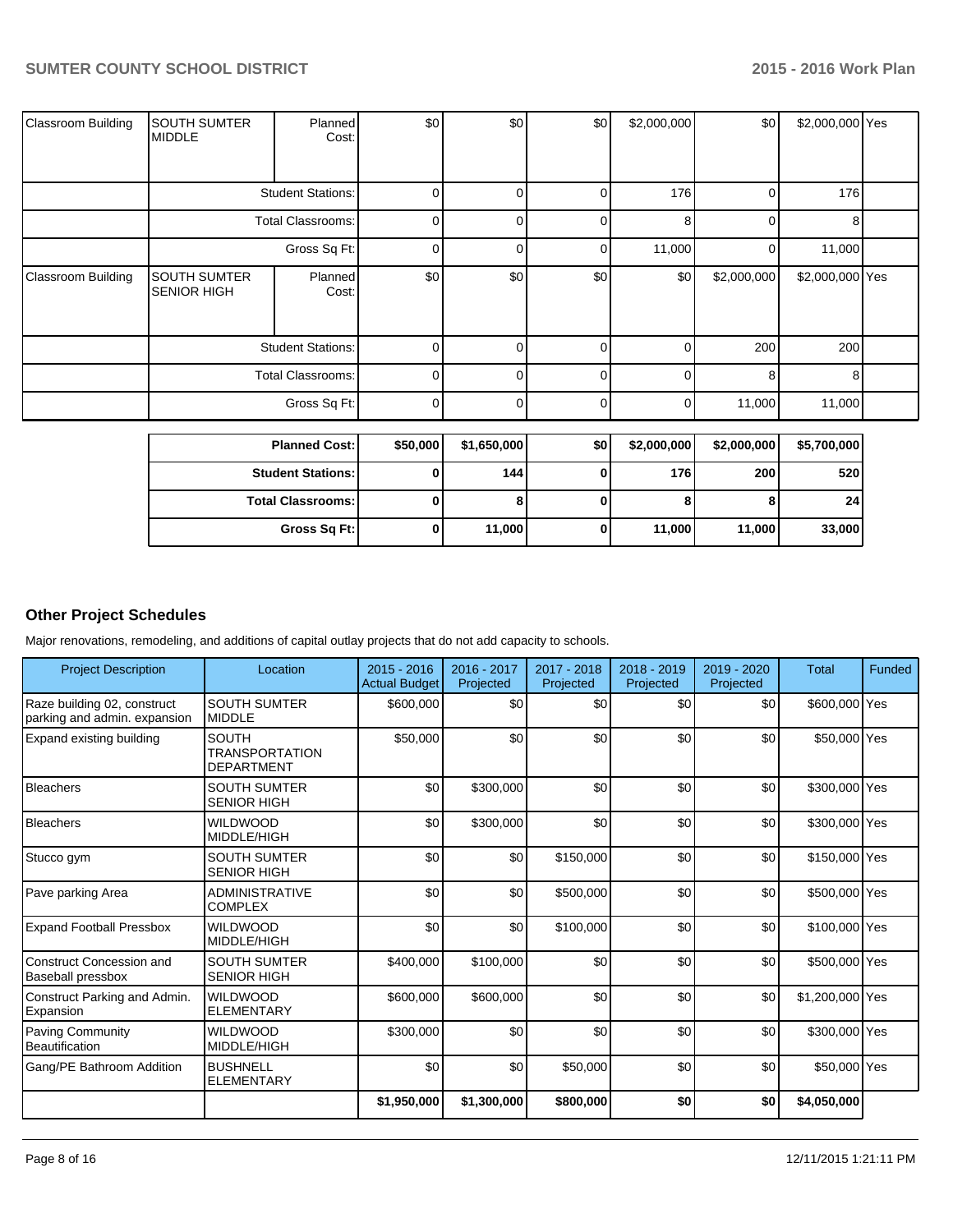# **Additional Project Schedules**

Any projects that are not identified in the last approved educational plant survey.

Nothing reported for this section.

# **Non Funded Growth Management Project Schedules**

Schedule indicating which projects, due to planned development, that CANNOT be funded from current revenues projected over the next five years.

Nothing reported for this section.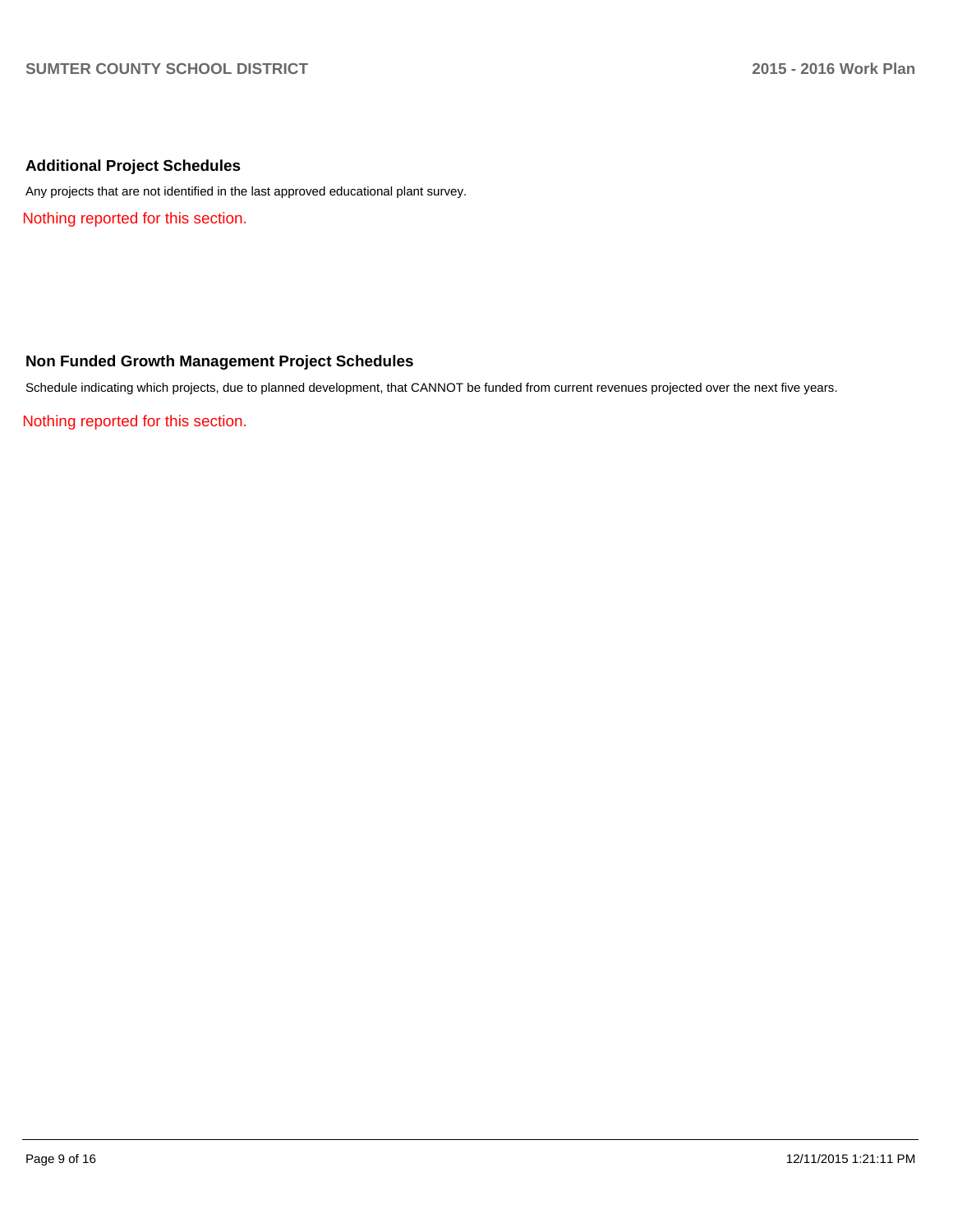# **Tracking**

# **Capacity Tracking**

| Location                                       | $2015 -$<br><b>2016 Satis.</b><br>Stu. Sta. | Actual<br>$2015 -$<br><b>2016 FISH</b><br>Capacity | Actual<br>$2014 -$<br>2015<br><b>COFTE</b> | # Class<br>Rooms | Actual<br>Average<br>$2015 -$<br>2016 Class<br><b>Size</b> | Actual<br>$2015 -$<br>2016<br><b>Utilization</b> | <b>New</b><br>Stu.<br>Capacity | <b>New</b><br>Rooms to<br>be<br>Added/Re<br>moved | Projected<br>$2019 -$<br>2020<br><b>COFTE</b> | Projected<br>$2019 -$<br>2020<br>Utilization | Projected<br>$2019 -$<br><b>2020 Class</b><br><b>Size</b> |
|------------------------------------------------|---------------------------------------------|----------------------------------------------------|--------------------------------------------|------------------|------------------------------------------------------------|--------------------------------------------------|--------------------------------|---------------------------------------------------|-----------------------------------------------|----------------------------------------------|-----------------------------------------------------------|
| IBUSHNELL<br><b>ELEMENTARY</b>                 | 866                                         | 866                                                | 703                                        | 48               | 15 <sup>1</sup>                                            | 81.00 %                                          | $\Omega$                       | 0                                                 | 810                                           | 94.00 %                                      | 17                                                        |
| ISOUTH SUMTER<br><b>IMIDDLE</b>                | 1,331                                       | 1,197                                              | 799                                        | 56               | 14                                                         | 67.00 %                                          | $-88$                          | -4                                                | 859                                           | 77.00 %                                      | 17                                                        |
| <b>IWEBSTER</b><br>lelementary                 | 803                                         | 803                                                | 619                                        | 43               | 14                                                         | 77.00 %                                          | $\Omega$                       | $\Omega$                                          | 652                                           | 81.00%                                       | 15                                                        |
| <b>I</b> WILDWOOD<br>ELEMENTARY                | 926                                         | 926                                                | 775                                        | 47               | 16                                                         | 84.00 %                                          | $\Omega$                       | $\Omega$                                          | 740                                           | 80.00 %                                      | 16                                                        |
| <b>I</b> WILDWOOD<br>MIDDLE/HIGH               | 1,240                                       | 1,116                                              | 668                                        | 53               | 13                                                         | 60.00 %                                          | $\Omega$                       | $\Omega$                                          | 657                                           | 59.00 %                                      | 12                                                        |
| ISOUTH SUMTER<br><b>SENIOR HIGH</b>            | 1,493                                       | 1,343                                              | 964                                        | 60               | 16                                                         | 72.00 %                                          | $\Omega$                       | 0                                                 | 1,064                                         | 79.00 %                                      | 18                                                        |
| llake panasoffkee<br><b>ELEMENTARY</b>         | 614                                         | 614                                                | 472                                        | 31               | 15 <sup>1</sup>                                            | 77.00 %                                          | $\Omega$                       | 0                                                 | 531                                           | 86.00 %                                      | 17                                                        |
| <b>SUMTER ADULT</b><br><b>EDUCATION CENTER</b> | 35                                          | 52                                                 | $\Omega$                                   | $\overline{2}$   | $\Omega$                                                   | 0.00%                                            | $\Omega$                       | $\Omega$                                          | $\Omega$                                      | 0.00%                                        | $\mathbf{0}$                                              |
| ISUMTER<br>IALTERNATIVES                       | 100                                         | 100                                                | 70                                         | 10               | $\overline{7}$                                             | 70.00 %                                          | $\Omega$                       | $\Omega$                                          | $\Omega$                                      | 0.00%                                        | $\Omega$                                                  |
|                                                | 7,408                                       | 7,017                                              | 5,071                                      | 350              | 14                                                         | 72.27 %                                          | -88                            | -4                                                | 5,313                                         | 76.68%                                       | 15                                                        |

The COFTE Projected Total (5,313) for 2019 - 2020 must match the Official Forecasted COFTE Total (5,313 ) for 2019 - 2020 before this section can be completed. In the event that the COFTE Projected Total does not match the Official forecasted COFTE, then the Balanced Projected COFTE Table should be used to balance COFTE.

| Projected COFTE for 2019 - 2020 |       |  |  |  |  |
|---------------------------------|-------|--|--|--|--|
| Elementary (PK-3)               | 1,569 |  |  |  |  |
| Middle (4-8)                    | 2,245 |  |  |  |  |
| High (9-12)                     | 1,499 |  |  |  |  |
|                                 | 5,313 |  |  |  |  |

| <b>Grade Level Type</b> | <b>Balanced Projected</b><br>COFTE for 2019 - 2020 |
|-------------------------|----------------------------------------------------|
| Elementary (PK-3)       |                                                    |
| Middle $(4-8)$          |                                                    |
| High (9-12)             |                                                    |
|                         | 5,313                                              |

# **Relocatable Replacement**

Number of relocatable classrooms clearly identified and scheduled for replacement in the school board adopted financially feasible 5-year district work program.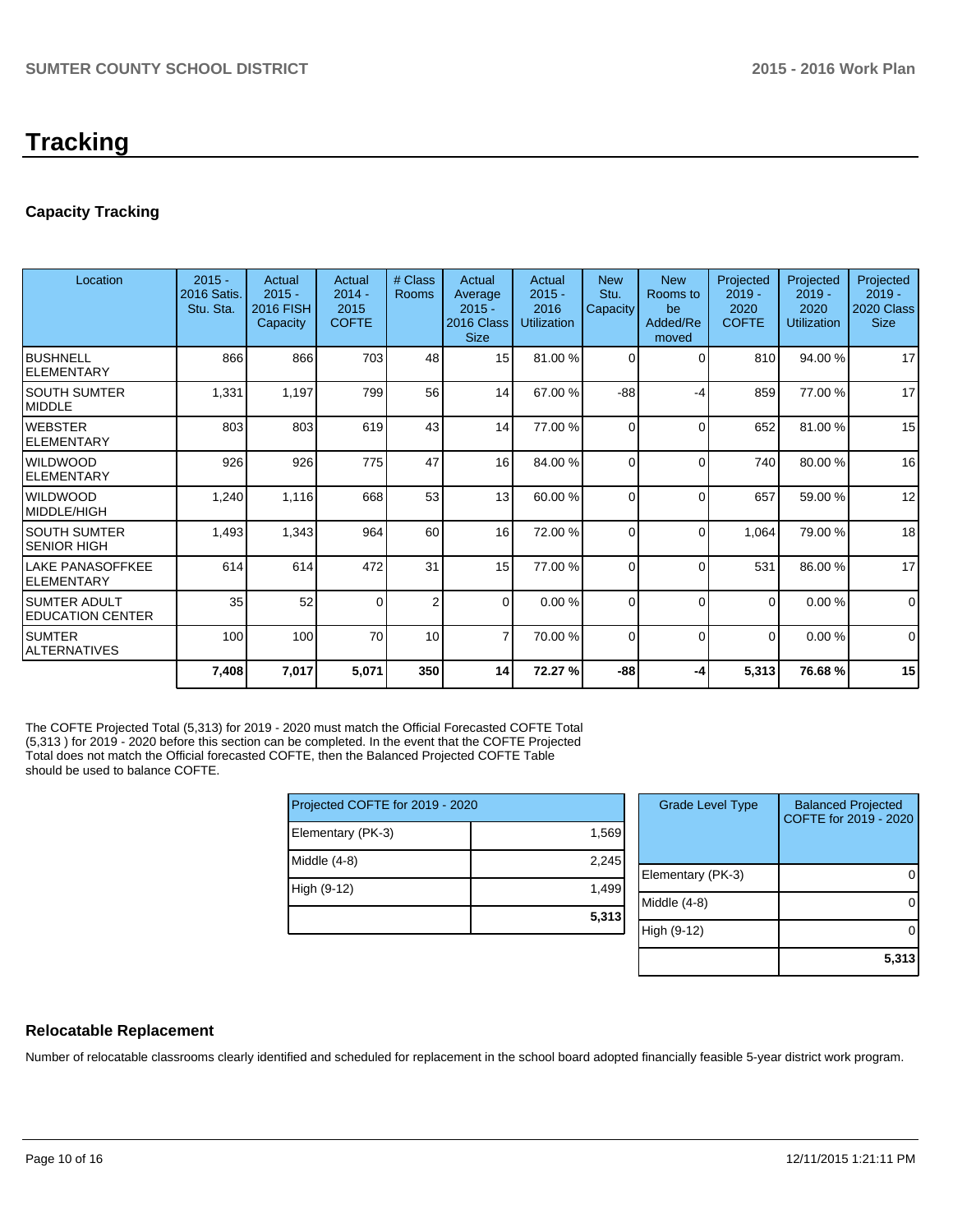# **SUMTER COUNTY SCHOOL DISTRICT 2015 - 2016 Work Plan**

| Location                               | 2015 - 2016   2016 - 2017   2017 - 2018   2018 - 2019   2019 - 2020 |  | Year 5 Total |
|----------------------------------------|---------------------------------------------------------------------|--|--------------|
| ISOUTH SUMTER MIDDLE                   |                                                                     |  | 31           |
| ISUMTER ALTERNATIVES                   |                                                                     |  |              |
| <b>Total Relocatable Replacements:</b> |                                                                     |  | 51           |

# **Charter Schools Tracking**

Information regarding the use of charter schools.

| Location-Type               | # Relocatable<br>units or<br>permanent<br>classrooms | Owner              | Year Started or I<br>Scheduled | <b>Student</b><br><b>Stations</b> | <b>Students</b><br>Enrolled | Years in<br>Contract | <b>Total Charter</b><br><b>Students</b><br>projected for<br>$2019 - 2020$ |
|-----------------------------|------------------------------------------------------|--------------------|--------------------------------|-----------------------------------|-----------------------------|----------------------|---------------------------------------------------------------------------|
| Villages of Lake and Sumter |                                                      | 175 <b>PRIVATE</b> | 2000                           | 3.452                             | 2,924                       |                      | 3,438                                                                     |
|                             | 175                                                  |                    |                                | 3.452                             | 2,924                       |                      | 3,438                                                                     |

# **Special Purpose Classrooms Tracking**

The number of classrooms that will be used for certain special purposes in the current year, by facility and type of classroom, that the district will, 1), not use for educational purposes, and 2), the co-teaching classrooms that are not open plan classrooms and will be used for educational purposes.

| School                                  | School Type                          | # of Elementary<br>K-3 Classrooms | # of Middle 4-8<br><b>Classrooms</b> | # of High $9-12$<br><b>Classrooms</b> | # of $ESE$<br>Classrooms | # of Combo<br><b>Classrooms</b> | <b>Total</b><br><b>Classrooms</b> |
|-----------------------------------------|--------------------------------------|-----------------------------------|--------------------------------------|---------------------------------------|--------------------------|---------------------------------|-----------------------------------|
| ISOUTH SUMTER MIDDLE                    | Educational                          |                                   |                                      |                                       |                          |                                 | 3                                 |
| IWEBSTER ELEMENTARY                     | Educational                          |                                   |                                      |                                       |                          |                                 | 3                                 |
| <b>IWILDWOOD ELEMENTARY</b>             | Educational                          |                                   |                                      |                                       |                          |                                 | 4                                 |
| lLAKE PANASOFFKEE<br><b>IELEMENTARY</b> | Educational                          |                                   |                                      |                                       |                          |                                 |                                   |
|                                         | <b>Total Educational Classrooms:</b> |                                   |                                      |                                       |                          |                                 | 11 <sup>1</sup>                   |

| School                               | School Type | $\parallel$ # of Elementary $\parallel$ # of Middle 4-8 $\parallel$ # of High 9-12<br><b>IK-3 Classrooms I</b> | <b>Classrooms</b> | <b>Classrooms</b> | # of $ESE$<br><b>Classrooms</b> | # of Combo<br><b>Classrooms</b> | Total<br><b>Classrooms</b> |
|--------------------------------------|-------------|----------------------------------------------------------------------------------------------------------------|-------------------|-------------------|---------------------------------|---------------------------------|----------------------------|
| <b>Total Co-Teaching Classrooms:</b> |             |                                                                                                                |                   |                   |                                 | 0                               | 0                          |

#### **Infrastructure Tracking**

**Necessary offsite infrastructure requirements resulting from expansions or new schools. This section should include infrastructure information related to capacity project schedules and other project schedules (Section 4).**

Not Specified

**Proposed location of planned facilities, whether those locations are consistent with the comprehensive plans of all affected local governments, and recommendations for infrastructure and other improvements to land adjacent to existing facilities. Provisions of 1013.33(12), (13) and (14) and 1013.36 must be addressed for new facilities planned within the 1st three years of the plan (Section 5).**

Not Specified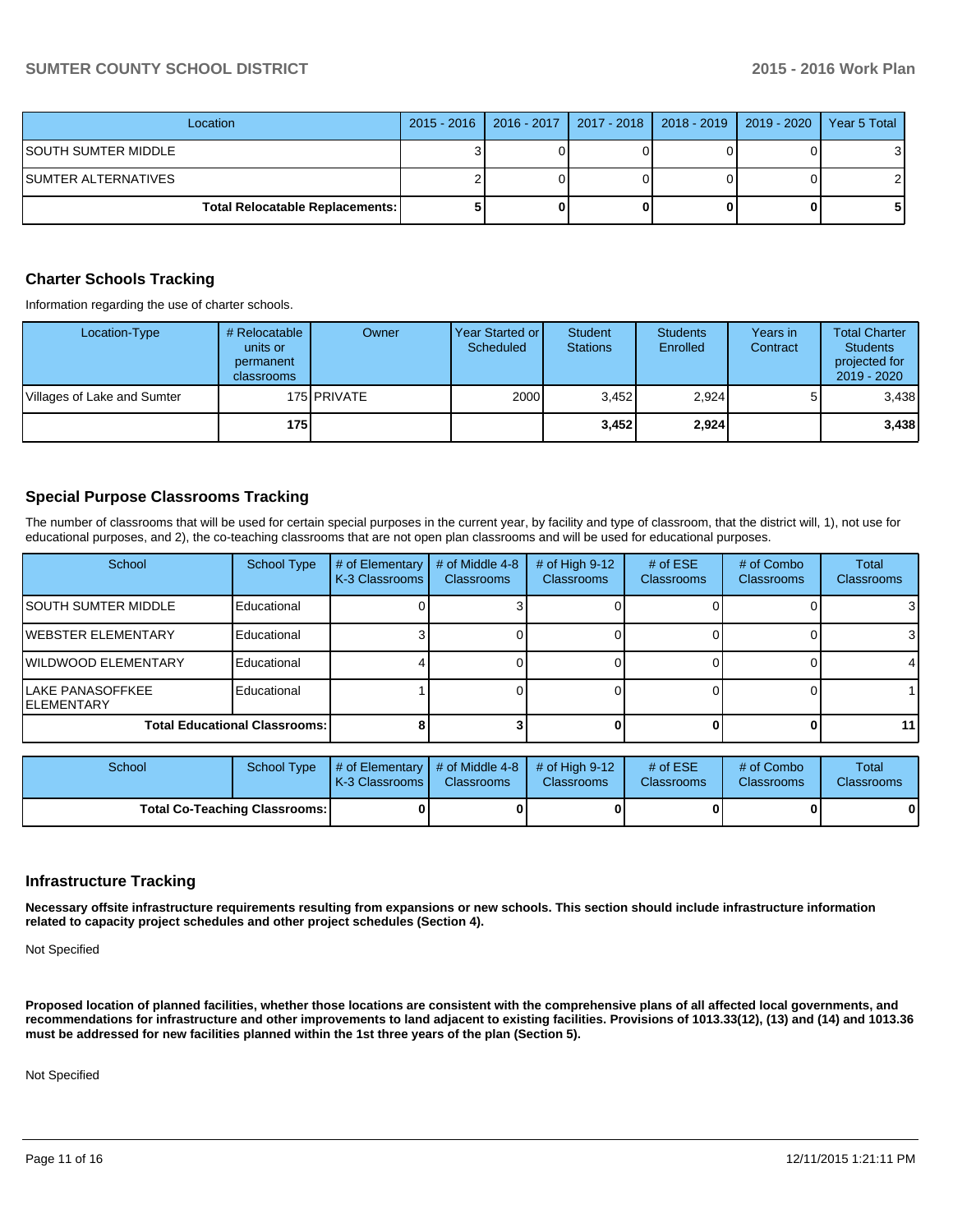The number of classrooms, by grade level and type of construction, that were added during the last fiscal year.

| List the net new classrooms added in the 2014 - 2015 fiscal year.                                                                                       |                               |                            |                                |                        | vear.                                                                  |                                 | List the net new classrooms to be added in the 2015 - 2016 fiscal |                        |
|---------------------------------------------------------------------------------------------------------------------------------------------------------|-------------------------------|----------------------------|--------------------------------|------------------------|------------------------------------------------------------------------|---------------------------------|-------------------------------------------------------------------|------------------------|
| "Classrooms" is defined as capacity carrying classrooms that are added to increase<br>capacity to enable the district to meet the Class Size Amendment. |                               |                            |                                |                        | Totals for fiscal year 2015 - 2016 should match totals in Section 15A. |                                 |                                                                   |                        |
| Location                                                                                                                                                | $2014 - 2015 \#$<br>Permanent | $2014 - 2015$ #<br>Modular | $2014 - 2015$ #<br>Relocatable | $2014 - 2015$<br>Total | $2015 - 2016$ #<br>Permanent                                           | 2015 - 2016 #<br><b>Modular</b> | 2015 - 2016 #<br><b>Relocatable</b>                               | $2015 - 2016$<br>Total |
| Elementary (PK-3)                                                                                                                                       |                               |                            |                                |                        |                                                                        |                                 |                                                                   |                        |
| Middle (4-8)                                                                                                                                            |                               |                            |                                |                        |                                                                        |                                 |                                                                   |                        |
| High (9-12)                                                                                                                                             |                               |                            |                                |                        |                                                                        |                                 |                                                                   |                        |
|                                                                                                                                                         |                               |                            |                                |                        |                                                                        |                                 |                                                                   | 0                      |

# **Relocatable Student Stations**

Number of students that will be educated in relocatable units, by school, in the current year, and the projected number of students for each of the years in the workplan.

| <b>Site</b>                                       | $2015 - 2016$   | 2016 - 2017 | 2017 - 2018 | $2018 - 2019$ | 2019 - 2020 | 5 Year Average  |
|---------------------------------------------------|-----------------|-------------|-------------|---------------|-------------|-----------------|
| <b>BUSHNELL ELEMENTARY</b>                        | 18 <sup>1</sup> |             | n           | O             |             | 4               |
| <b>SOUTH SUMTER MIDDLE</b>                        | 88              | n           | 0           | $\Omega$      | $\Omega$    | 18 <sup>l</sup> |
| IWEBSTER ELEMENTARY                               | 0               |             | 0           | $\Omega$      | 0           | $\overline{0}$  |
| WILDWOOD ELEMENTARY                               |                 | 50          | 50          | 50            | $\Omega$    | 30              |
| WILDWOOD MIDDLE/HIGH                              | 50 <sub>1</sub> | 0           | 0           | $\Omega$      | 0           | 10 <sup>1</sup> |
| SOUTH SUMTER SENIOR HIGH                          | 75              | 75          | 75          | 75            | 0           | 60              |
| LAKE PANASOFFKEE ELEMENTARY                       | 44              | n           | 0           | $\Omega$      | $\Omega$    | 9               |
| <b>SUMTER ADULT EDUCATION CENTER</b>              | 0               | n           | 0           | $\Omega$      | $\Omega$    | $\overline{0}$  |
| <b>SUMTER ALTERNATIVES</b>                        | 30 <sup>1</sup> | 44          | 44          | 44            | $\Omega$    | 32              |
| Totals for SUMTER COUNTY SCHOOL DISTRICT          |                 |             |             |               |             |                 |
| Total students in relocatables by year.           | 305             | 169         | 169         | 169           | 0           | 162             |
| Total number of COFTE students projected by year. | 5,075           | 5,153       | 5,196       | 5,253         | 5,313       | 5,198           |
| Percent in relocatables by year.                  | 6%              | 3%          | 3%          | 3%            | 0%          | 3%              |

# **Leased Facilities Tracking**

Exising leased facilities and plans for the acquisition of leased facilities, including the number of classrooms and student stations, as reported in the educational plant survey, that are planned in that location at the end of the five year workplan.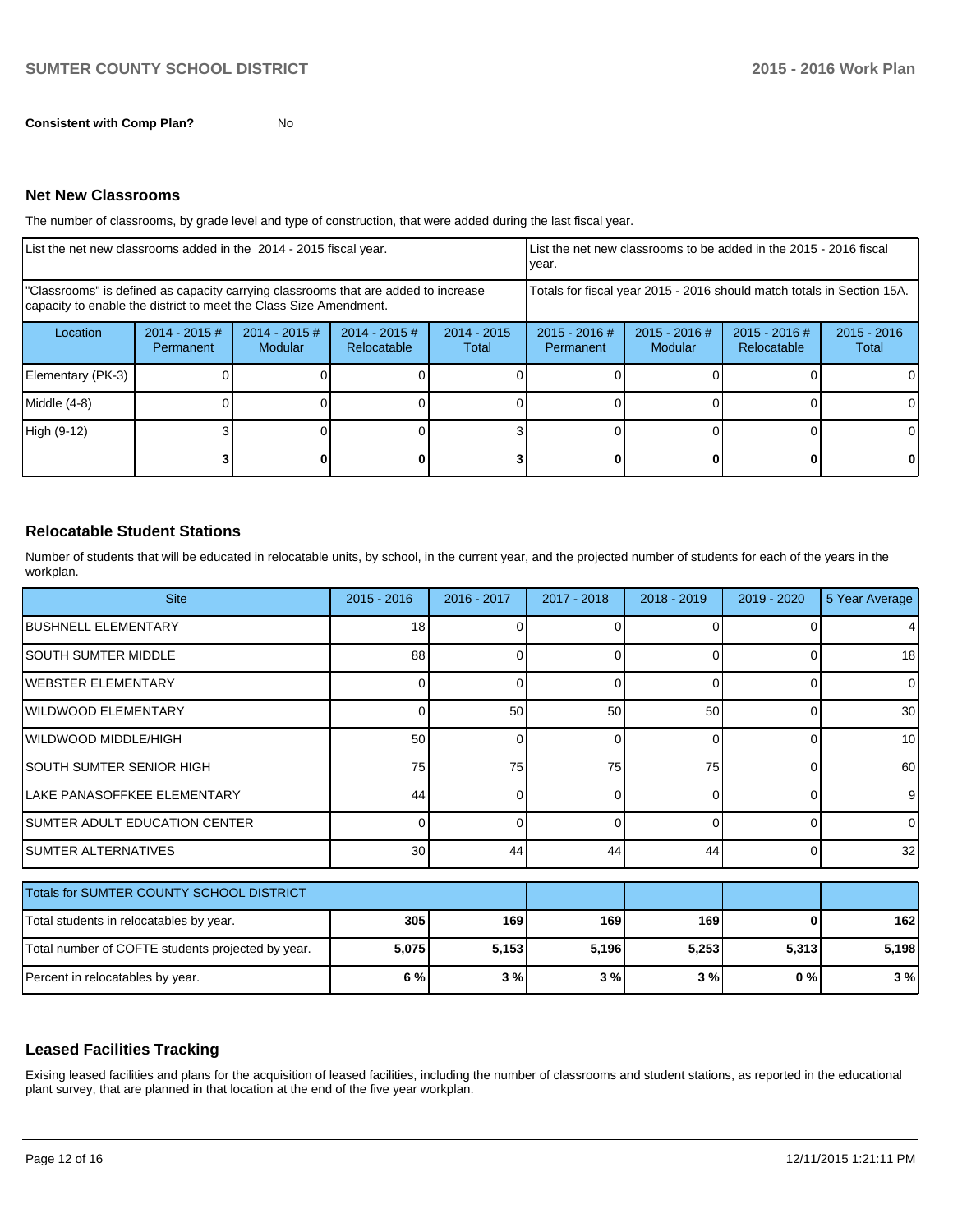# **SUMTER COUNTY SCHOOL DISTRICT 2015 - 2016 Work Plan**

| Location                      | # of Leased<br>Classrooms 2015 -<br>2016 | <b>FISH Student</b><br><b>Stations</b> | Owner             | # of Leased<br>Classrooms 2019 -<br>2020 | <b>FISH Student</b><br><b>Stations</b> |
|-------------------------------|------------------------------------------|----------------------------------------|-------------------|------------------------------------------|----------------------------------------|
| WILDWOOD MIDDLE/HIGH          |                                          |                                        | 50 mobile modular | 2                                        | 50 <sup>1</sup>                        |
| <b>BUSHNELL ELEMENTARY</b>    | U                                        |                                        |                   |                                          | $\overline{0}$                         |
| <b>SOUTH SUMTER MIDDLE</b>    |                                          |                                        | 88 mobile modular | 0                                        | 01                                     |
| <b>WEBSTER ELEMENTARY</b>     | 0                                        |                                        |                   |                                          | $\overline{0}$                         |
| <b>WILDWOOD ELEMENTARY</b>    | $\Omega$                                 |                                        |                   | 0                                        | $\overline{0}$                         |
| SUMTER ALTERNATIVES           |                                          |                                        | 20 mobile modular | 0                                        | $\overline{0}$                         |
| SOUTH SUMTER SENIOR HIGH      |                                          |                                        | 25 mobile modular |                                          | 25                                     |
| LAKE PANASOFFKEE ELEMENTARY   | っ                                        | 44                                     |                   |                                          | $\overline{0}$                         |
| SUMTER ADULT EDUCATION CENTER | $\Omega$                                 | U                                      |                   | ი                                        | $\Omega$                               |
|                               | 11                                       | 227                                    |                   |                                          | <b>75</b>                              |

# **Failed Standard Relocatable Tracking**

Relocatable units currently reported by school, from FISH, and the number of relocatable units identified as 'Failed Standards'.

Nothing reported for this section.

# **Planning**

# **Class Size Reduction Planning**

**Plans approved by the school board that reduce the need for permanent student stations such as acceptable school capacity levels, redistricting, busing, year-round schools, charter schools, magnet schools, public-private partnerships, multitrack scheduling, grade level organization, block scheduling, or other alternatives.**

Block scheduling at South Sumter High

# **School Closure Planning**

**Plans for the closure of any school, including plans for disposition of the facility or usage of facility space, and anticipated revenues.**

 As a result of the merger of North Sumter Primary (0091) and North Sumter Intermediate to create Wildwood Elementary (0102)North Sumter Primary is currently not being used as an educational facility but is housing district property. The future depends on the economy and future growth.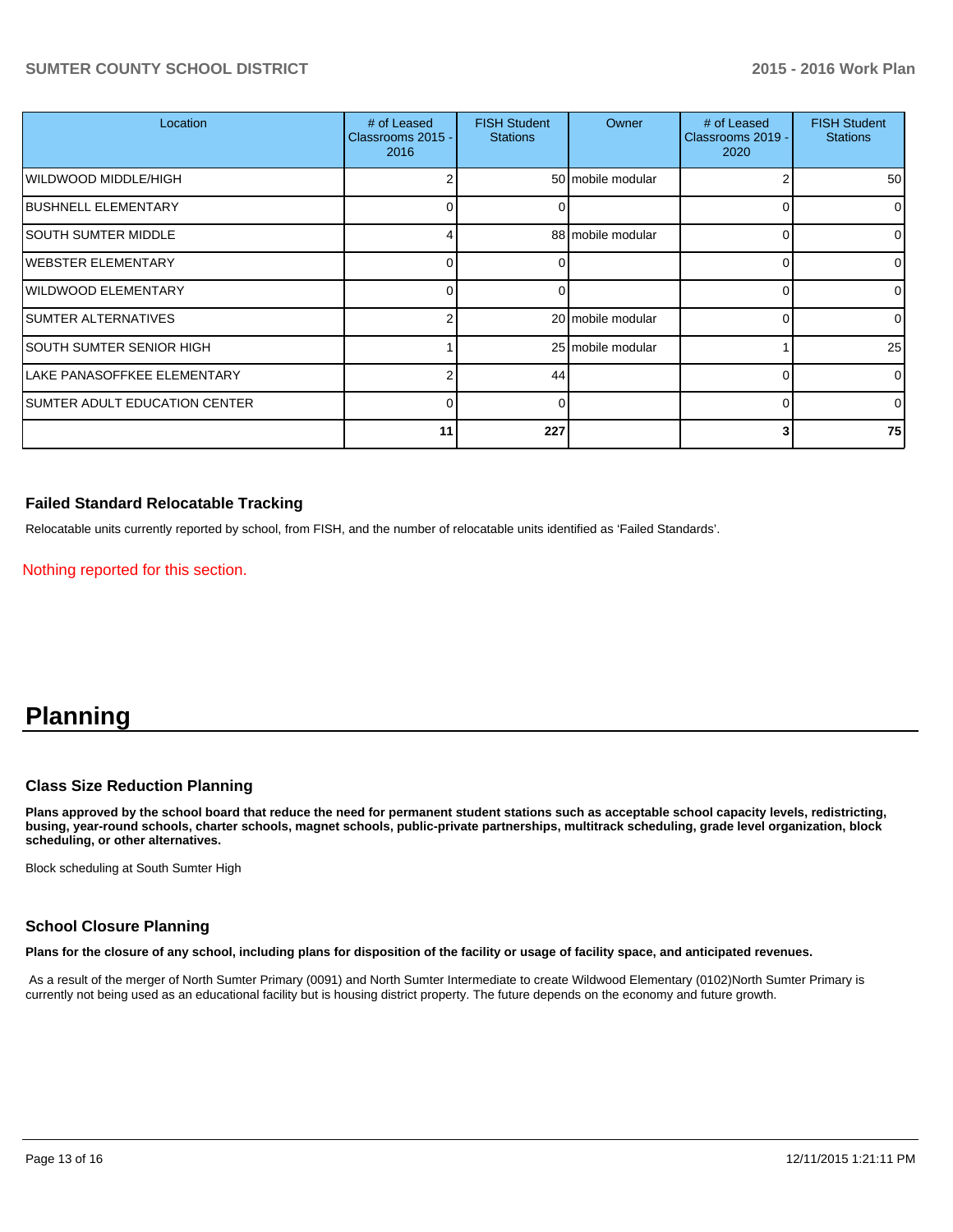# **Long Range Planning**

#### **Ten-Year Maintenance**

District projects and locations regarding the projected need for major renovation, repair, and maintenance projects within the district in years 6-10 beyond the projects plans detailed in the five years covered by the work plan.

Nothing reported for this section.

#### **Ten-Year Capacity**

Schedule of capital outlay projects projected to ensure the availability of satisfactory student stations for the projected student enrollment in K-12 programs for the future 5 years beyond the 5-year district facilities work program.

Nothing reported for this section.

# **Ten-Year Planned Utilization**

Schedule of planned capital outlay projects identifying the standard grade groupings, capacities, and planned utilization rates of future educational facilities of the district for both permanent and relocatable facilities.

| Grade Level Projections         | <b>FISH</b><br>Student<br><b>Stations</b> | Actual 2014 -<br>2015 FISH<br>Capacity | Actual<br>$2014 -$<br>2015<br><b>COFTE</b> | Actual 2014 - 2015<br><b>Utilization</b> | Actual 2015 - 2016 / 2024 - 2025 new<br>Student Capacity to be added/removed | Projected 2024<br>2025 COFTE | Projected 2024 -<br>2025 Utilization |
|---------------------------------|-------------------------------------------|----------------------------------------|--------------------------------------------|------------------------------------------|------------------------------------------------------------------------------|------------------------------|--------------------------------------|
| Elementary - District<br>Totals | 3,211                                     | 3,211                                  | 2,593.00                                   | 80.75 %                                  |                                                                              | 3,409                        | 106.17 %                             |
| Middle - District Totals        | 2.810                                     | 2,528                                  | .461.00                                    | 57.79 %                                  |                                                                              | 1,530                        | 60.52 %                              |
| High - District Totals          | 1.408                                     | 1.267                                  | .073.00                                    | 84.69 %                                  |                                                                              | 1.522                        | 120.13 %                             |
| Other - ESE, etc                | 1.509                                     | 204                                    | 90.00                                      | 44.12 %                                  |                                                                              | 92                           | 45.10 %                              |
|                                 | 8,938                                     | 7,210                                  | 5,217.00                                   | 72.36 %                                  |                                                                              | 6,553                        | 90.89%                               |

**Combination schools are included with the middle schools for student stations, capacity, COFTE and utilization purposes because these facilities all have a 90% utilization factor. Use this space to explain or define the grade groupings for combination schools.**

No comments to report.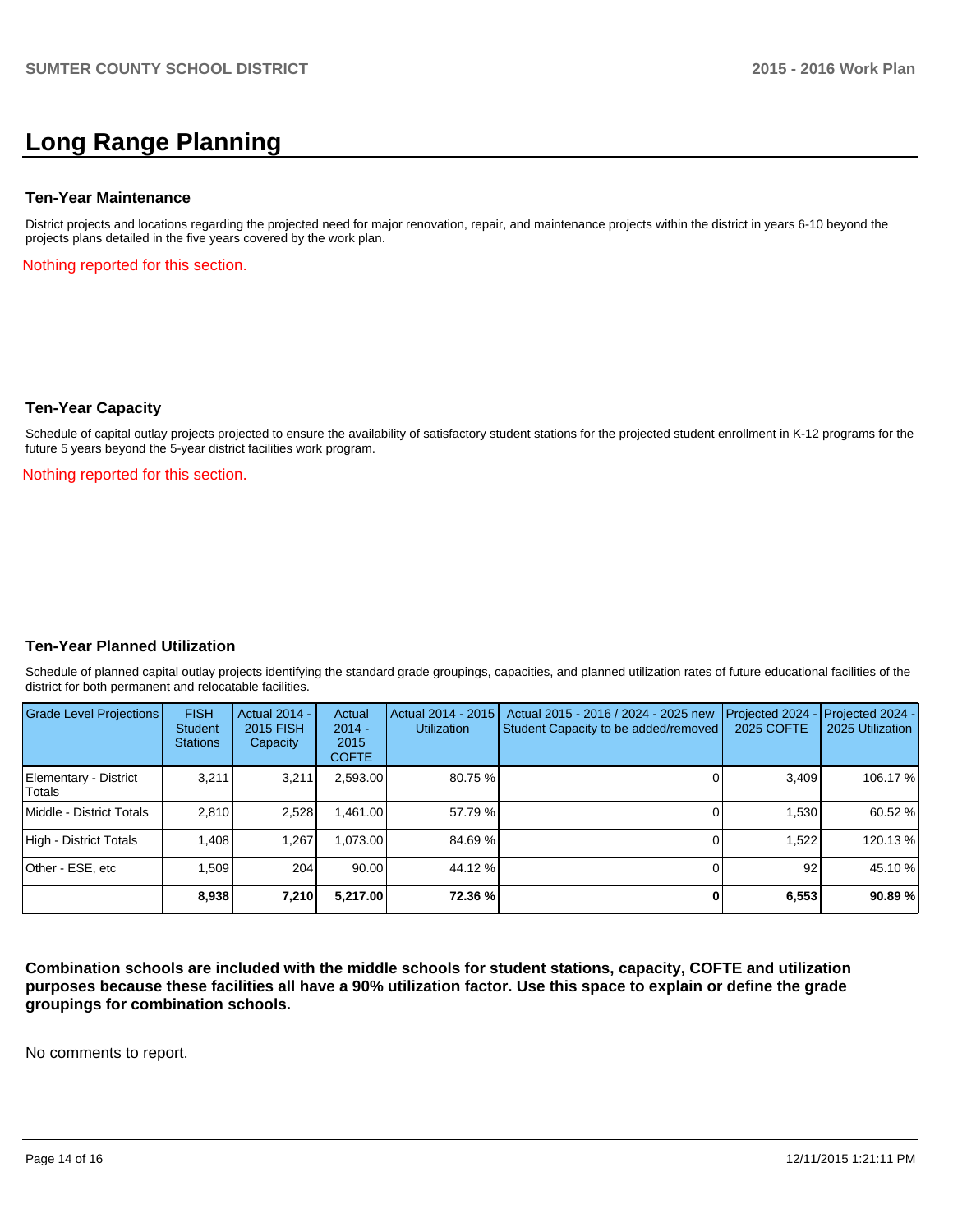### **Ten-Year Infrastructure Planning**

**Proposed Location of Planned New, Remodeled, or New Additions to Facilities in 06 thru 10 out years (Section 28).**

Nothing reported for this section.

Plans for closure of any school, including plans for disposition of the facility or usage of facility space, and anticipated revenues in the 06 thru 10 out **years (Section 29).**

Nothing reported for this section.

### **Twenty-Year Maintenance**

District projects and locations regarding the projected need for major renovation, repair, and maintenance projects within the district in years 11-20 beyond the projects plans detailed in the five years covered by the work plan.

Nothing reported for this section.

# **Twenty-Year Capacity**

Schedule of capital outlay projects projected to ensure the availability of satisfactory student stations for the projected student enrollment in K-12 programs for the future 11-20 years beyond the 5-year district facilities work program.

Nothing reported for this section.

# **Twenty-Year Planned Utilization**

Schedule of planned capital outlay projects identifying the standard grade groupings, capacities, and planned utilization rates of future educational facilities of the district for both permanent and relocatable facilities.

| <b>Grade Level Projections</b>   | <b>FISH</b><br><b>Student</b><br><b>Stations</b> | <b>Actual 2014 -</b><br>2015 FISH<br>Capacity | Actual<br>$2014 -$<br>2015<br><b>COFTE</b> | Actual 2014 - 2015<br>Utilization | Actual 2015 - 2016 / 2034 - 2035 new<br>Student Capacity to be added/removed | Projected 2034<br>2035 COFTE | Projected 2034 -<br>2035 Utilization |
|----------------------------------|--------------------------------------------------|-----------------------------------------------|--------------------------------------------|-----------------------------------|------------------------------------------------------------------------------|------------------------------|--------------------------------------|
| Elementary - District<br> Totals | 3.211                                            | 3,211                                         | 2,593.00                                   | 80.75%                            |                                                                              |                              | 0.00%                                |
| <b>IMiddle - District Totals</b> | 2.810                                            | 2,528                                         | 1,461.00                                   | 57.79 %                           |                                                                              |                              | 0.00%                                |
| High - District Totals           | 1.408                                            | 1.267                                         | 073.00                                     | 84.69 %                           |                                                                              |                              | 0.00%                                |
| Other - ESE, etc                 | 1,509                                            | 204                                           | 90.00                                      | 44.12 %                           |                                                                              |                              | 0.00%                                |
|                                  | 8,938                                            | 7,210                                         | 5,217.00                                   | 72.36 %                           |                                                                              |                              | 0.00%                                |